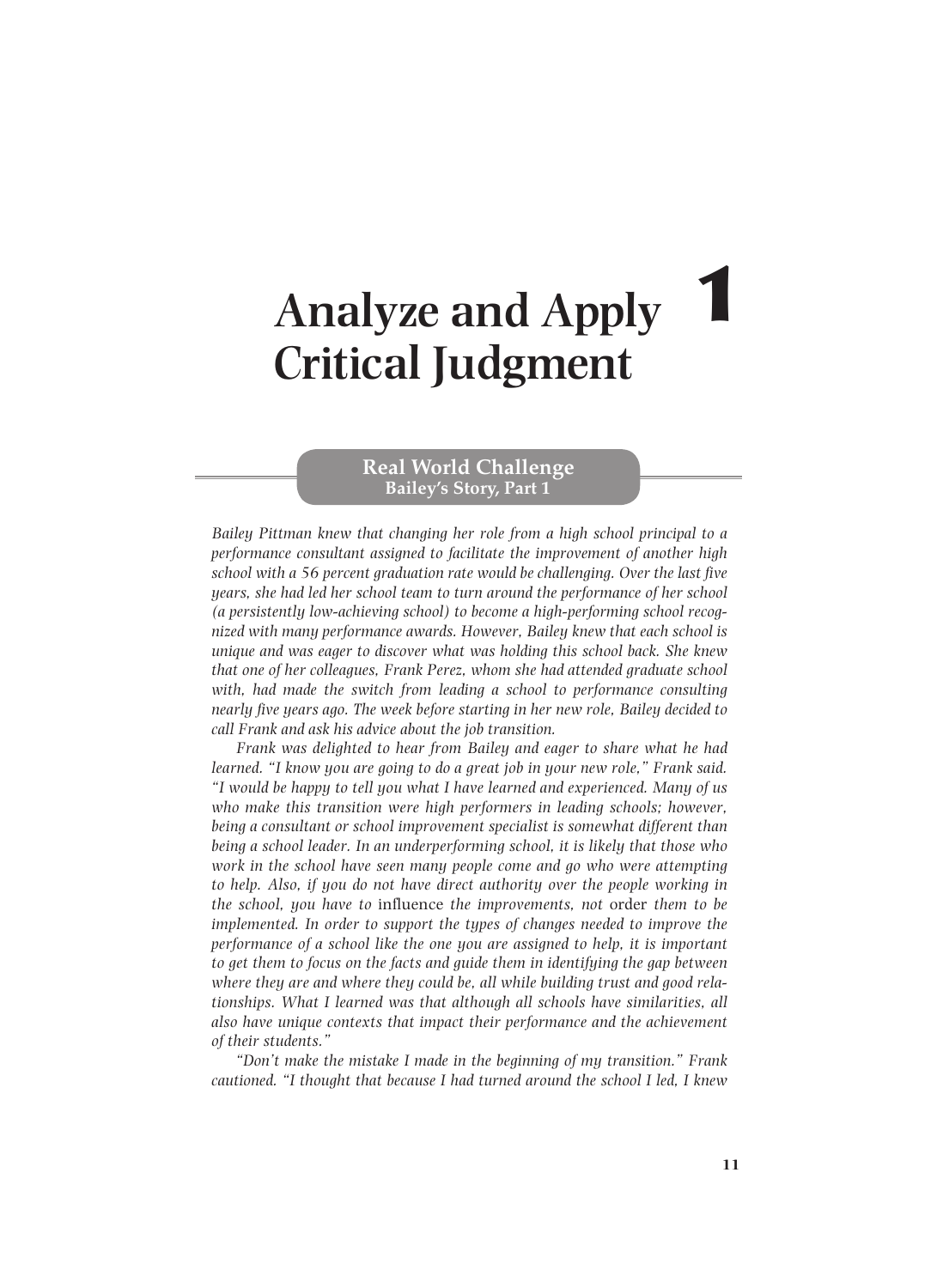*how to fix the first school I was assigned to help. I soon learned to study all the data and information and develop some hypotheses based on my experience and existing research before engaging the people in the school. I had to take time to listen, observe, and learn with them to truly get a clear picture of the state of the school. I have learned quite a bit over the past five years. Upon reflection, I have realized that what made me effective in leading improvement of my own school was that I was a collaborative leader and facilitated change, rather than ordering compliance. Both as a leader and a consultant assigned to a school, I had to take the time to identify the unique challenges and strengths within the school before recommending changes."* 

 *"Recently, I earned the Certified School Improvement Specialist job certification. I did that by documenting my work in facilitating school improvement and the results. During the application process, I did a great deal of reflection on the craft of facilitation of school improvement, and I developed a network of people who were pursuing their certification who I can now reach out to for advice when I have a challenge or want to share something I am working on and get ideas from others. If you would like, I will be happy to connect you with that network. You are going to be very successful, and I know you will really enjoy the work ahead. Feel free to call me anytime."* 

 *Story to be continued . . .* 

 $\prod$ n your role as a school improvement specialist, the focus is always on others—those you are guiding and the students they serve. However, n your role as a school improvement specialist, the focus is always on as you make your journey through this book, you are invited to enjoy a rare professional experience—focusing on *you.* Whether you are a leader in a school or an external expert charged with improving and transforming schools to support student success, you spend your time focused on helping, teaching, guiding, and supporting others. This book is about you, your craft of facilitating improvement, and your success. School improvement is a collaborative effort, where the focus is on the students, faculty, staff, administrators, and other stakeholders but never on you. This book is intended to allow you to reflect, learn, and focus on becoming more effective so that you can succeed in helping those you guide and support to be more successful.

 This book will also help you compare your day-to-day efforts, performance, and results to the Certified School Improvement Specialist (CSIS) standards; however, it is intended to support you in increasing your skills and knowledge and your appreciation of the unique and valuable role you play in schools independent of whether you choose to pursue certification. Enjoy this opportunity to focus and reflect on *you!*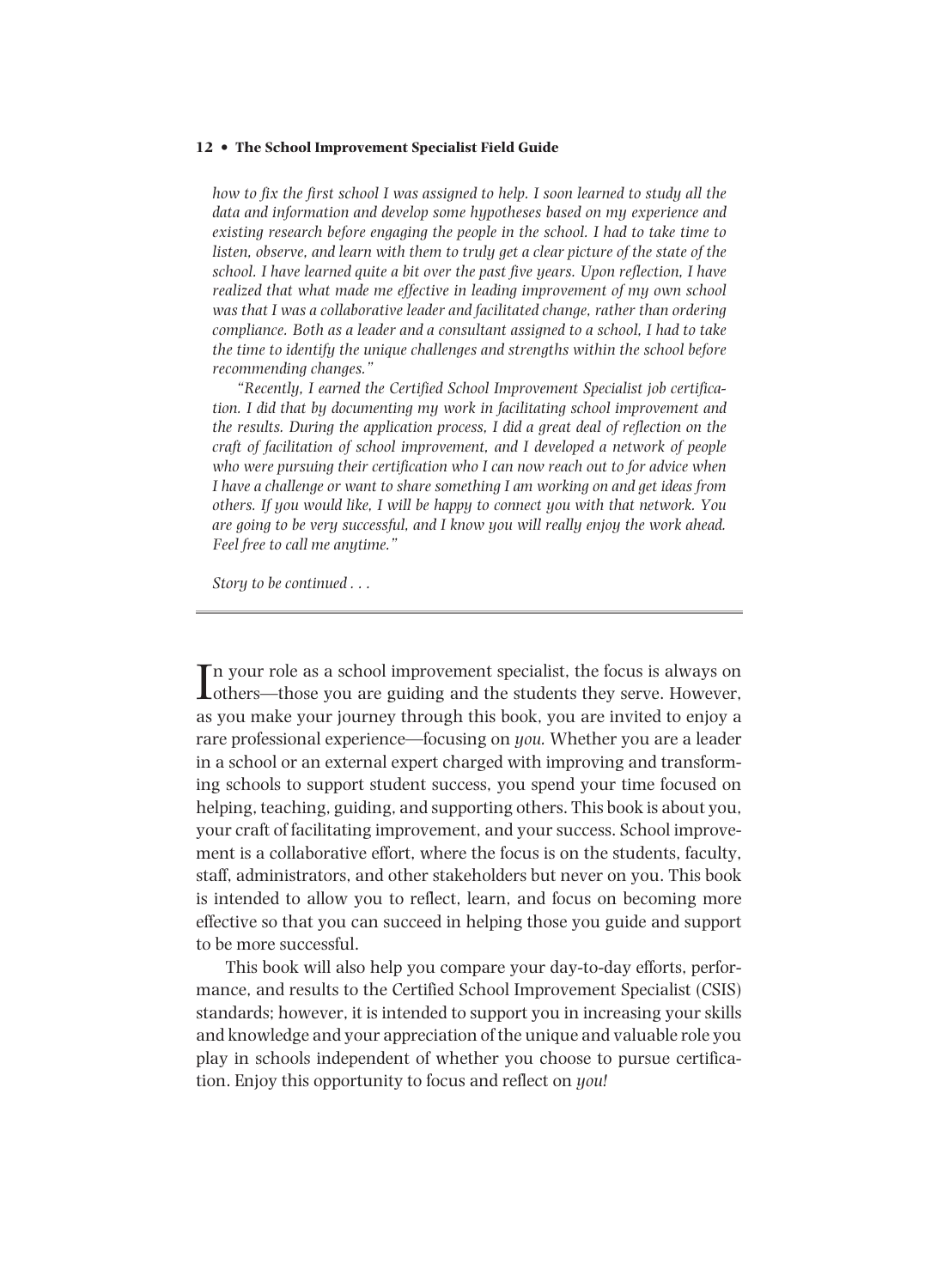## **STANDARD 1: ANALYZE AND APPLY CRITICAL JUDGMENT**

 The first CSIS standard, *Analyze and Apply Critical Judgment,* reflects the work you must do in preparation to guide and engage others in systemic improvement efforts. The work begins with the collection and study of the data and artifacts that provide insight into the systemic factors impacting school and student performance. This analysis and critical review prepares you to identify and address the barriers in the work and workplace that may impede the adoption of new behaviors and improved practices and establish a culture that is enduring and supports success for all. Just as Bailey Pittman was about to experience a role transition, you have made this change or will experience it. How you manage your entrance into the organization or group you will facilitate and the analysis and thinking you apply initially will play a large part in your ability to support the needed changes in a school.

 If you have been appointed to serve as a school improvement specialist or have inherited the role (possibly along with other responsibilities), it is important to realize that you are a performance consultant, someone who is

- an expert in performance analysis and measurement, who facilitates sustainable improvement, typically without authority over the individuals he or she is guiding.
- able to facilitate those who work in the organization to take responsibility for improving performance.
- unbiased and not predisposed toward a particular solution, using data to guide recommendations and decisions.
- skilled in guiding conversations that keep those who work in the organization engaged and focused on improvement, meaningful outcomes, and results.

 Your job is a blend of the role of expert and facilitator. You are performing your job because someone assumes you are an expert, with knowledge from past practice in improving school performance, someone who has the skills needed to advise and guide others to improve and the facilitation skills to guide group processes, manage group dynamics, and support the change process. You are expected to bring the interpersonal skills and the abilities needed to bring people to consensus, to manage conflict, and to simultaneously provide pressure and support with a level of neutrality that reflects fairness and a belief that improvement is both possible and required.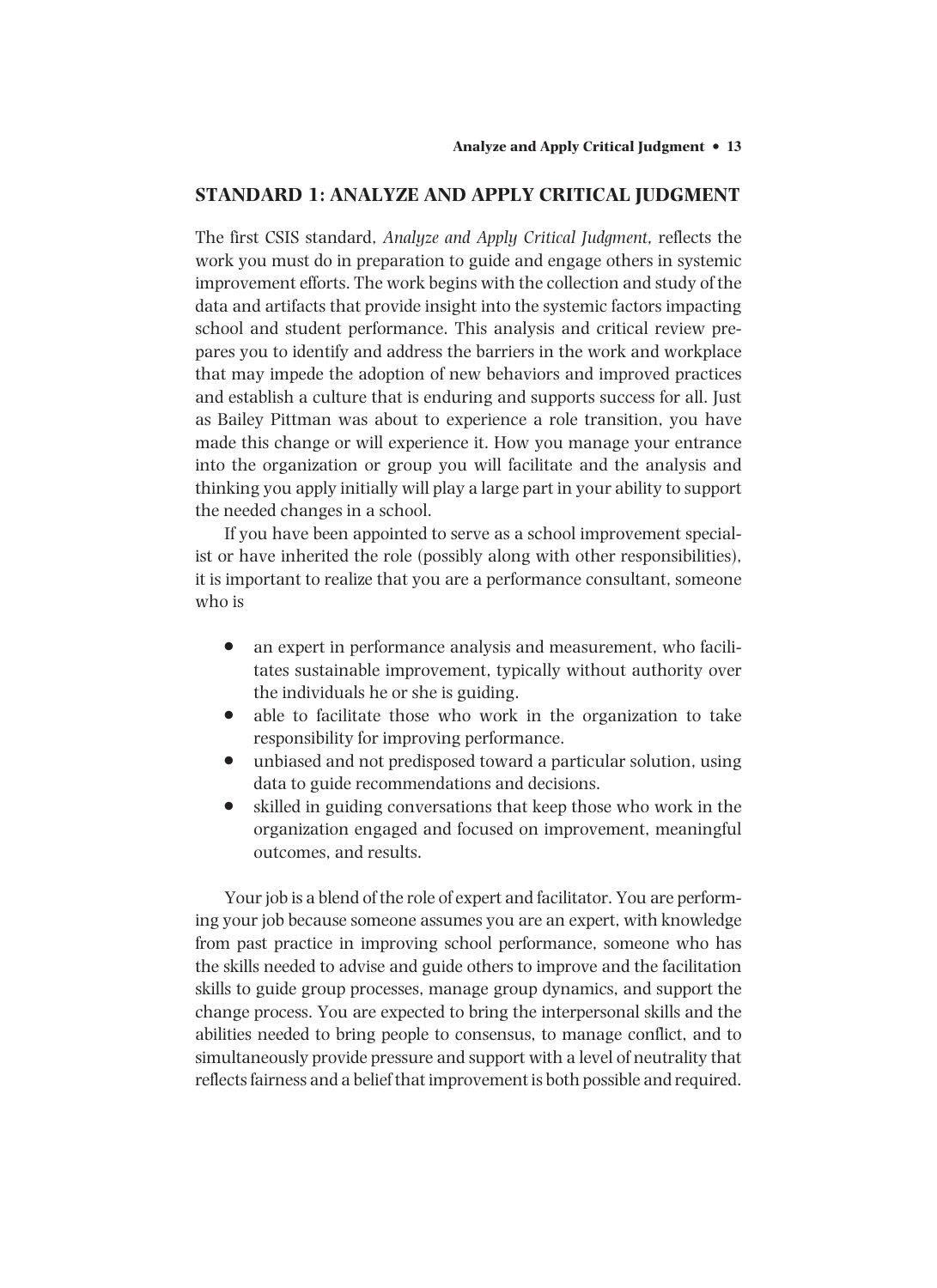You are expected to bring the interpersonal skills and the abilities needed to bring people to consensus, to manage conflict, and to simultaneously provide pressure and support with a level of neutrality that reflects fairness and a belief that improvement is both possible and required.

## **Facilitating the Collection and Interpretation of Data**

 The focus of the first element of Standard 1 is on how you should immerse yourself in performance data to understand the unique issues and strengths within the school before engaging others in the improvement process.

 1.1 Facilitate the collection, analysis, validation, and interpretation of quantitative and qualitative data regarding the multiple factors impacting student, teacher, leader, and school performance.

 Understanding the data yourself will ensure that you are prepared to help others appropriately use the data they already have, question the relevance and utility of the data to support improvement, validate the data to confirm they accurately reflect what is intended, and interpret the meaning or implications of the data. You must collect and study both qualitative and quantitative data. *Qualitative* data are perceptions and attributes that may be ordered by source or impact. *Quantitative* data are numbers and measurements. Qualitative data are sometimes referred to as *soft data* and quantitative data as *hard data* ; however, what makes data soft is that the perceptions are not independently verifiable (Guerra-Lopez, 2008). Similarly, what makes data hard is not that it is made up of numbers and measures but that it is verifiable through external sources (Kaufman, Guerra, & Platt, 2006).

This analysis and critical review allows you to

- develop an understanding of the systemic, "as-is" state of the performance of the school, administrators, teachers, staff, and students.
- identify the barriers in the work, workers, and workplace that are limiting improvement as well as the strengths to be leveraged.
- determine the gap between current behaviors, capacity, practices, and results and those that are expected, required, and valued.
- scan the culture and identify the underlying assumptions and beliefs that are limiting improvement as well as those that can be leveraged to support improvement and transformative change.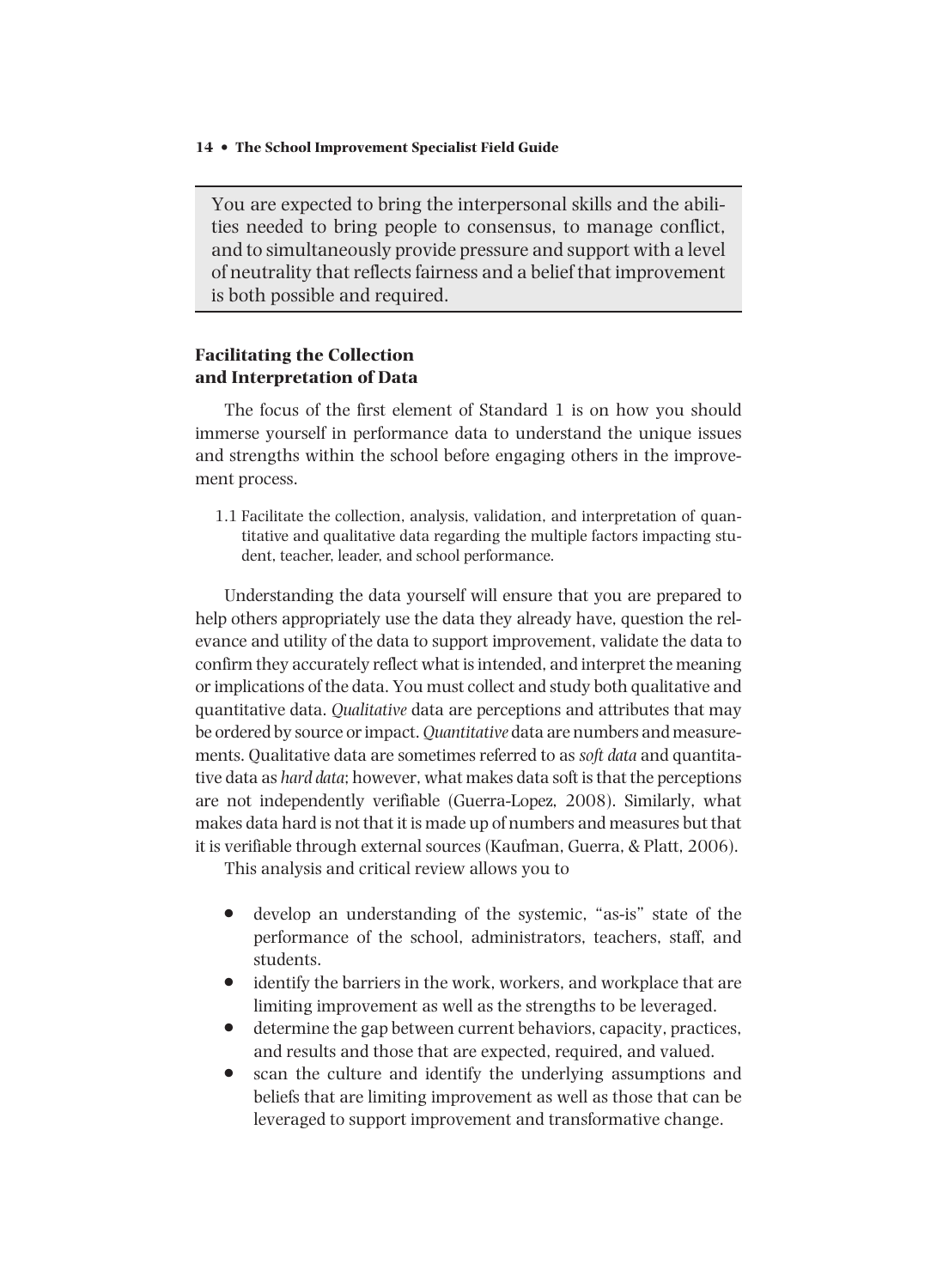- prepare to engage administrators and others who will be coached to lead the change process by facilitating collection and analysis and then clearly identifying the needs and opportunities so that understanding and ownership can be established over time.
- assess your own biases and begin the process of establishing credibility.

 To be an effective school improvement specialist, you must focus on outcomes and measurable results and display working knowledge of data collection, analysis, and measurement in schools, including the various types of data that

- are readily available in schools and school districts.
- will require additional effort, tools, and processes to collect.
- will support the study of causal relationships and leading or predictive indicators of performance.
- give insight into the processes and performance factors that impact student achievement.

 The collection and analysis of data usually begins with reviewing the data that are publicly available from state or national testing organizations and annual reports and then analyzing that data against any existing school improvement plans. You want to become familiar with the data that those who work in the school or school district can or should be able to see. Your focus will also be on determining if a school's plans correctly reflect its performance improvement needs.

 This review of multiple types of qualitative and quantitative data includes existing data in a few categories, such as student achievement, demographics, perceptions and engagement, and process data. Figure 1.1, though not exhaustive, suggests types of data in each category.

#### **Figure 1.1** Examples of Data

Student Achievement Data:

• Overall summative school achievement data such as state test data; graduation rates; student grade-to-grade, school-to-school, and ability level promotion rates; SAT test scores; college progression; career readiness; or value-added measures of learning, which indicate if a student is achieving a full year of learning for a full year of instruction

*(Continued)*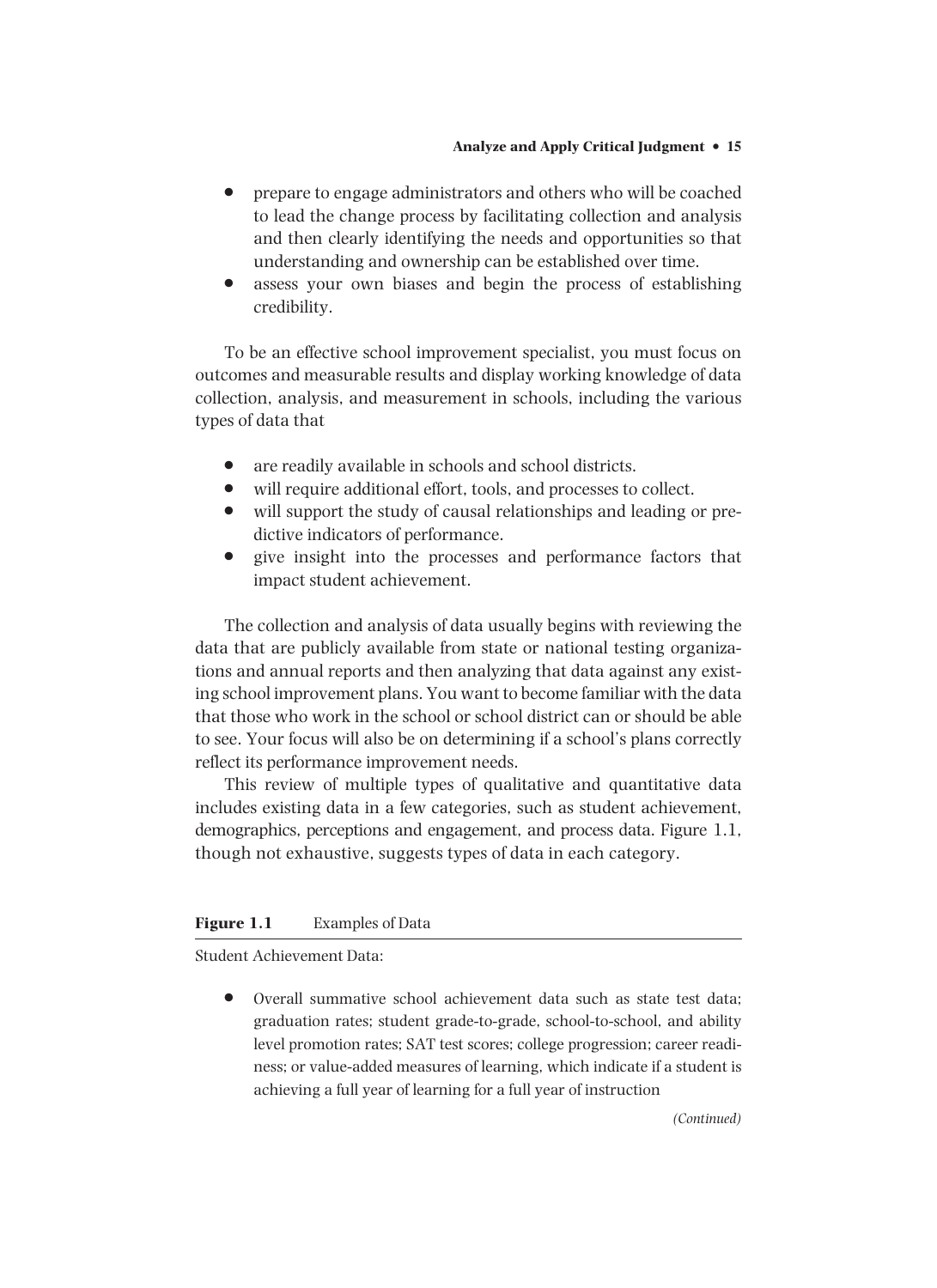## **Figure 1.1** (Continued)

- Disaggregated summative student achievement, organized by student groups
- Multiple assessments—interim assessments, such as weekly tests against the standards of the curriculum taught; formative assessments (also known as *assessments for learning* ), such as writing assignments that indicate which standards a student has mastered to date to determine if the instructional interventions are working; and summative assessments, which reflect the levels of learning achieved after a course of instruction is completed
- Similar schools' performance compared to this school's performance
- Review of student work against standards

Demographic Data:

- School demographic data
- Community demographic data

Perception and Engagement Data:

- Student attendance
- Student engagement
- Parent/family engagement
- Teacher attendance
- Teacher engagement
- Other external stakeholder engagement
- Partner engagement

## Process Data:

- Professional learning
- Teacher, staff, and administrator performance data
- Student behavior data, such as student discipline referrals
- Talent, such as the degrees held by teachers relative to their teaching assignments
- Nutrition, such as students' access to protein-rich foods early in the day
- Financial management, such as forecasting and tracking budgets and expenses
- Maintenance, such as preventative care and life cycle analysis of equipment
- Transportation, such as optimizing bus stops to reduce fuel costs and increase safety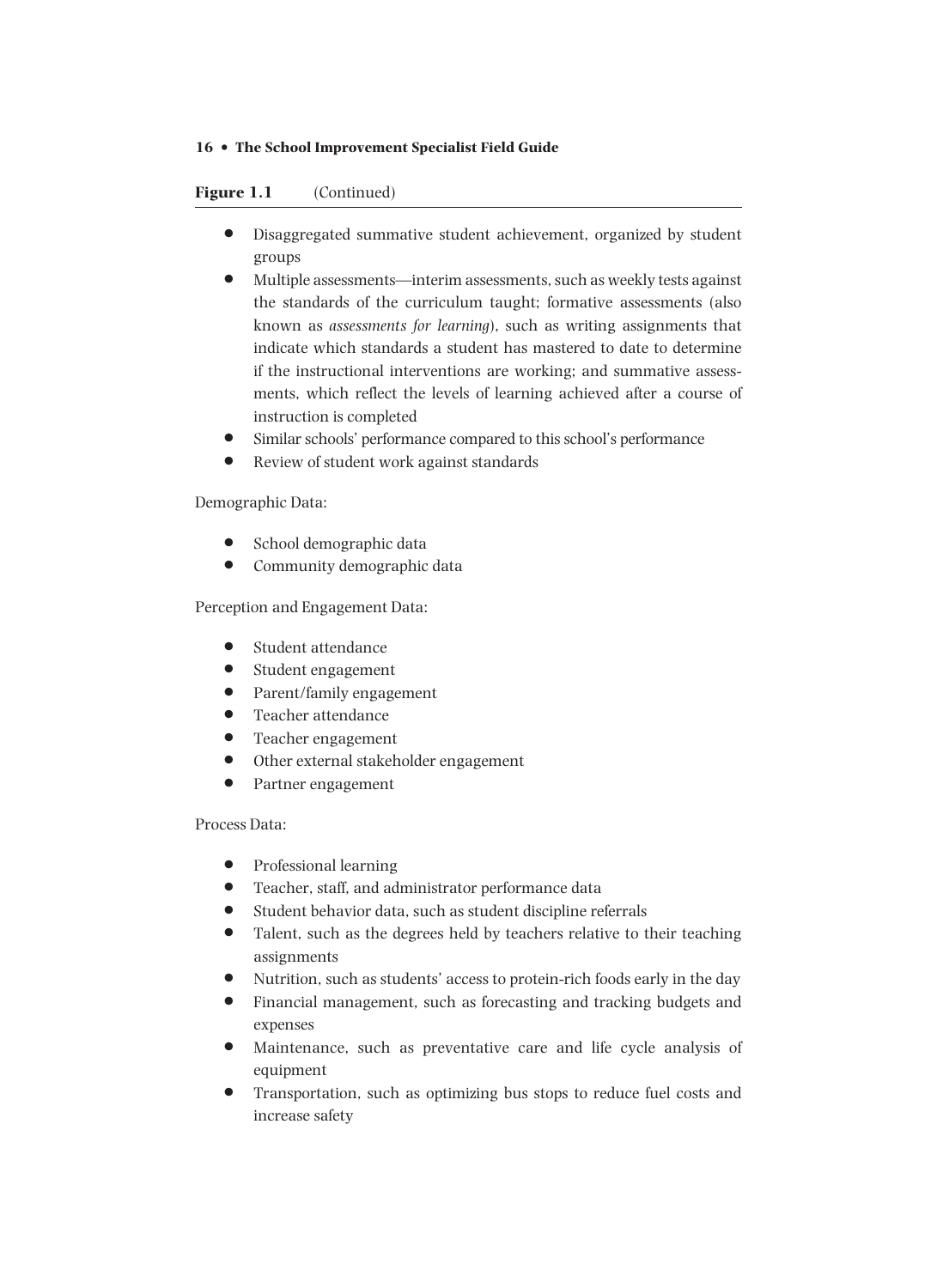- Scheduling, such as providing common planning time for teams of teachers across the curriculum
- Instructional technology, such as the use of electronic portable devices to collect student responses in classrooms
- Management technology, such as staff and parent information portals or security and attendance systems
- Special education, such as the quality of inclusion co-teaching
- Student support services, such as alignment of after-school programs with community resources
- Observations in standards-based classrooms
- Alignment of curriculum, classroom instruction, and assessments.
- Quality of student assignments compared to 21st-century skills and curriculum standards
- The degree of focus on reading and writing instruction across the curriculum
- Horizontal and vertical alignment of processes and practices—schoolto-school, grade-to-grade, class-to-class
- Dual secondary and university enrollments, advanced placement, International Baccalaureate, career and technical participation, acceleration programs, credit recovery, internships, work-based learning

 Once you have identified the sources and types of data to be analyzed, the *Guidelines for Analyzing Data* (Tool 1.1) provide questions you can use to analyze the data initially available to you. A great deal of data exists for every school. Once you have collected it, it may help to group the data by purpose or intent so you can identify themes and corroborating examples.

 From the initial analysis, you will have to determine whether additional data will be needed to facilitate teachers, administrators, and principals in recognizing the need to improve performance and to take responsibility for that improvement. By using the early phase of data collection and analysis to understand needs and gaps, you demonstrate to school personnel that you are focusing on results and outcomes and you set the tone for engaging them in getting the facts, measuring their own results, and strategically planning for improved performance. By demonstrating that you are looking for data and performance factors that are wider and deeper than just state or national test scores, you can help facilitate understanding that school improvement is complex work that requires an aligned suite of systemic solutions to produce real and sustainable improvement. Figure 1.2 illustrates the process of moving from working with available data to collecting additional data required to identify the gaps in the processes that support improvement and that guide prioritization.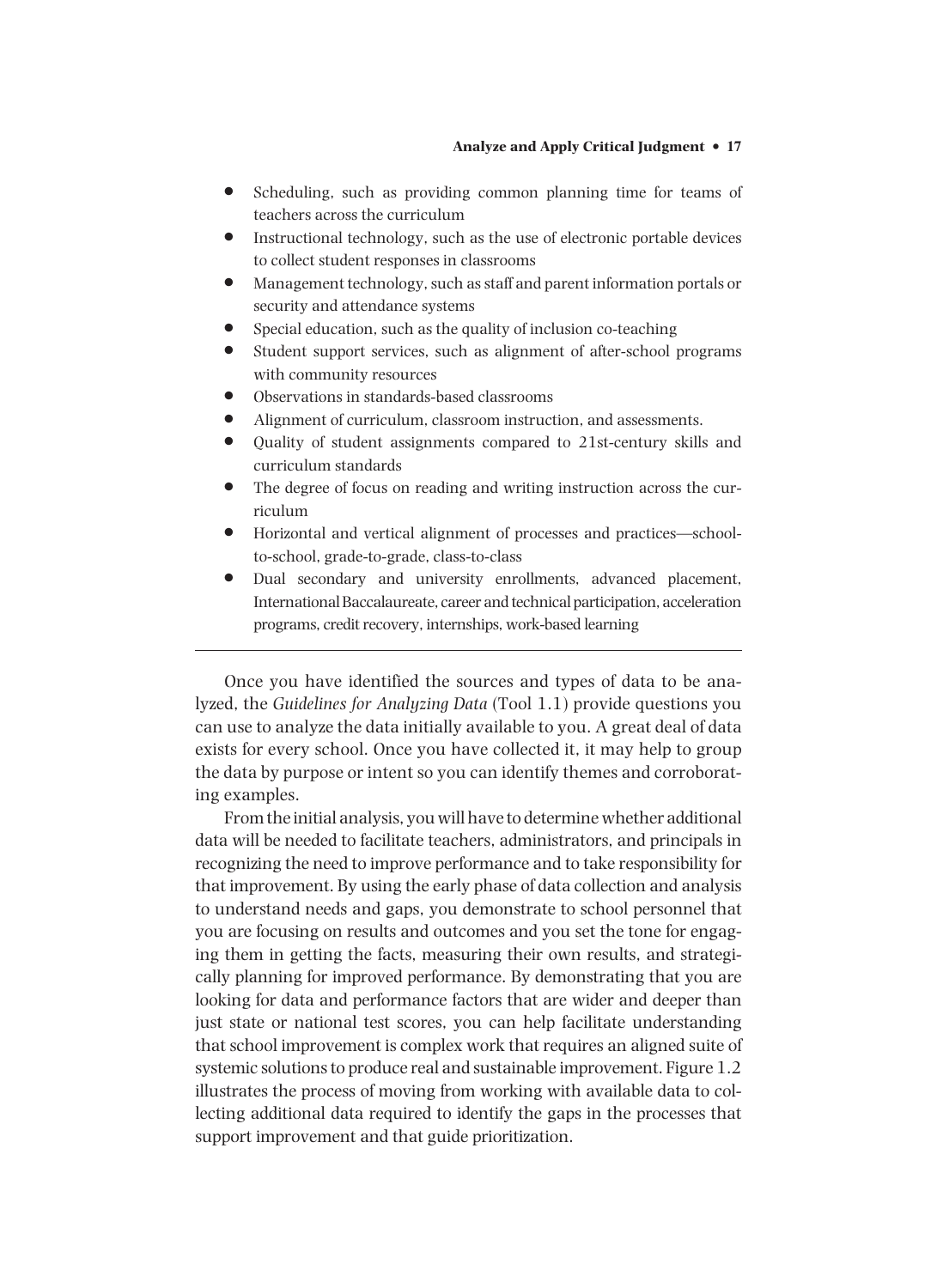## **Tool 1.1** Guidelines for Analyzing the Data

**Guidelines:** Use the following set of questions to help you reflect on the data you have available and how to best use that data as you move forward.

- 1. What does each particular data set measure?
- 2. Do the data reflect a particular point in time or an accumulation of points over time?
- 3. How do the data within a set support or refute each other?
- 4. What other data exist that might add clarity?
- 5. Where might you get data to verify your initial conclusions?

Next, to better understand the data, ask:

- 6. Have the data changed? Is there a trend?
- 7. What are the implications if future data demonstrate a continuation of the trend?
- 8. What other data exist that may give insight to what is contributing to the results you are seeing?

## Figure 1.2 Collecting and Analyzing Data

 Collection and Analysis of Available Achievement, Demographic, Perception, and Process Data



 Collection and Analysis of Data Not Captured or Tracked By Available Systems or More Specific Data Required to Determine and Prioritize Needs

 The focus on inquiry and data centers the attention on the discovery of facts rather than assumptions. Whether or not you have been directly responsible for past performance of the school, you might have assumptions about what causes poor performance based on your experience in other schools or organizations. Warning! The tools and techniques in this field guide are meant to help you facilitate change and improvement and apply and validate the expertise you can effectively bring to bear, but it is critical that you work from facts and data rather than intuition or assumptions.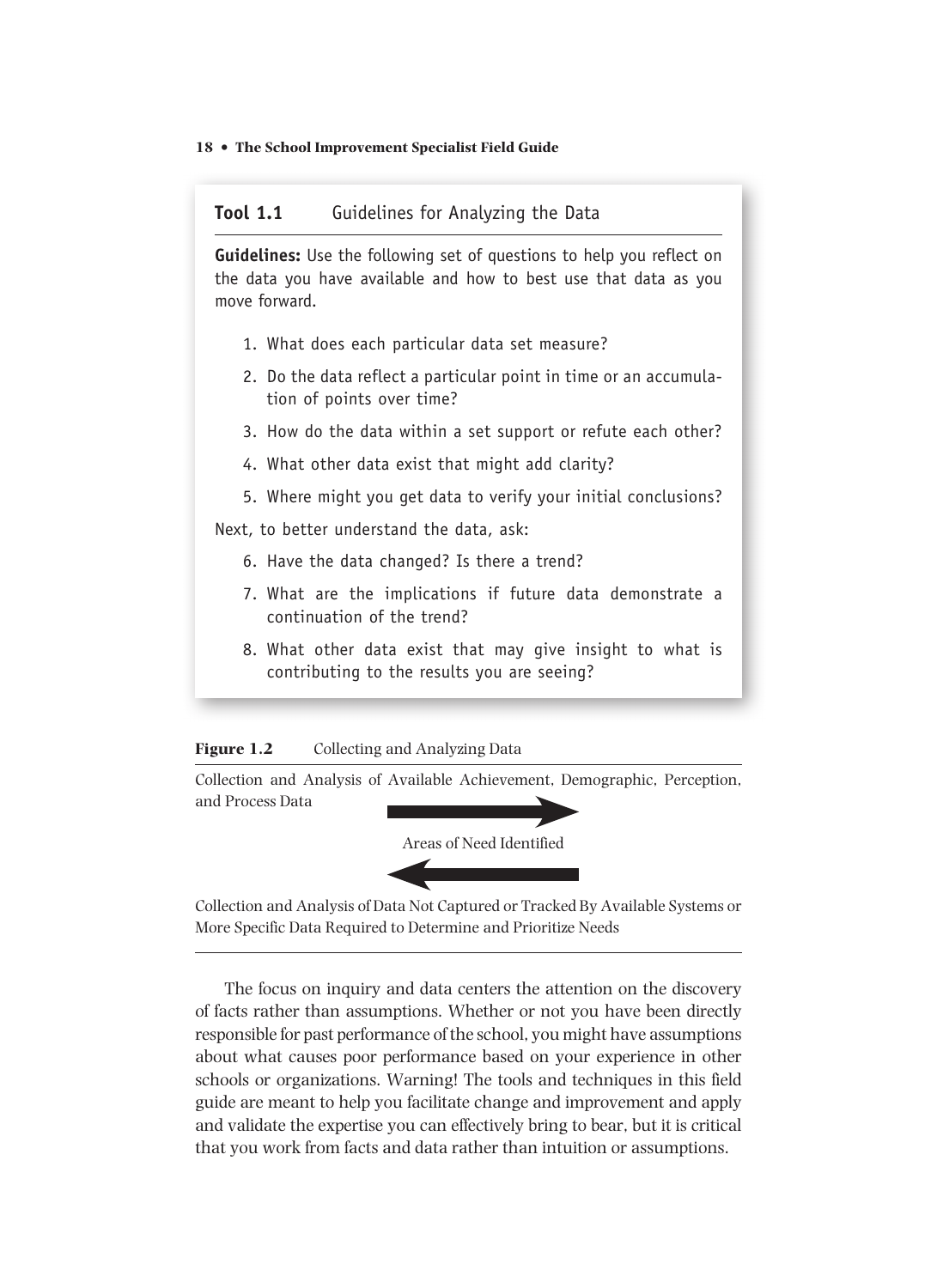Warning! The tools and techniques in this field guide are meant to help you facilitate change and improvement and apply and validate the expertise you can effectively bring to bear, but it is critical that you work from facts and data rather than intuition or assumptions.

 Combining analysis with critical judgment before engaging those you will guide will help you avoid the trap of jumping to solutions before entirely understanding the gap between where the school is and where it needs to be and why that gap exists. Reviewing the data that are publically available about a school only provides a partial view into the factors impacting performance and results in a school or school district. You will want to collect additional data before forming your own hypotheses.

 Your inquiry must reflect a lack of bias and a willingness to deeply and truly understand what is going on in the school and what is impacting the *work* (teaching and learning), the *workers* (students, faculty, support staff, administrators, instructional coaches, paraprofessionals, and other stakeholders), and the *workplace* (the places where the work of teaching and learning is situated, including within the community and the student's family). For example, independent initial analysis of data followed by effective questioning techniques can produce additional information as well as build trust and acceptance by those you are questioning and will later engage in the improvement process. You must also pay close attention to the interpersonal and political factors at play, choosing carefully who you interview and in what order, so that the leaders of the school, teachers, and support staff perceive that you are honoring their roles, authority, and points of view.

 No matter what your past experiences in school improvement may have been or your impressions of the school or what you have read and studied about schools, the school you are supporting has a unique context, with multiple and unique performance factors. Your first and primary task is to set aside assumptions, hunches, and opinions and study the school and its performance in an unbiased fashion. You must be willing and able to pursue a systematic inquiry process to determine what is contributing to school performance and what is impeding it. Your job is not to *assume* what is happening, why it is happening, and how to fix it but to *find out* what, why, and how it is happening before attempting to propose solutions or take action. Using data and seeking facts shows that you are setting assumptions aside and prepares those you will guide to later accept your expert opinions because you have established yourself as a neutral performance investigator.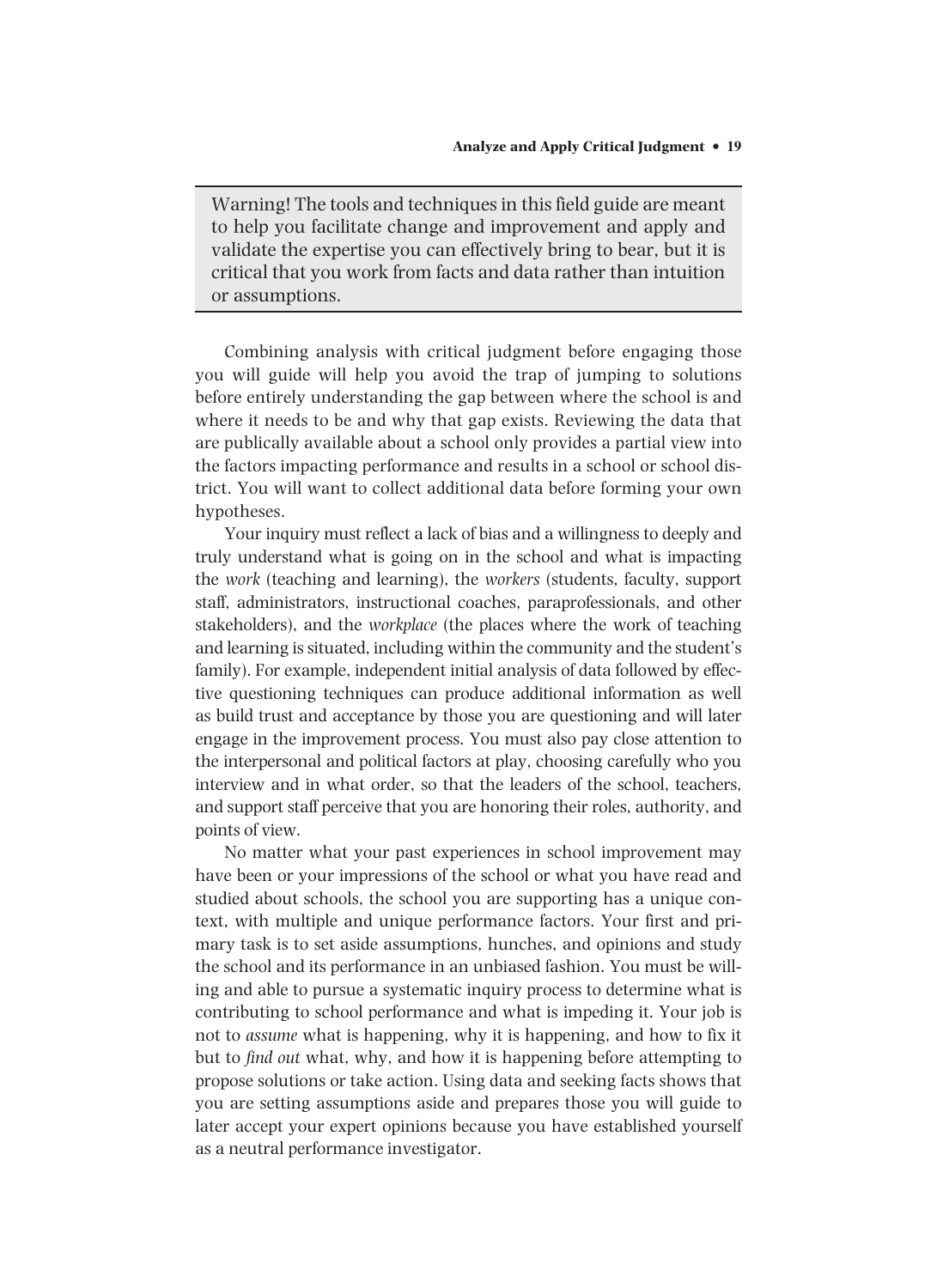By focusing on multiple types of data, you will demonstrate that you understand that student performance is impacted by a host of internal and external factors. The state of an underperforming school is what cognitive experts term an *ill-structured problem* . Ill-defined or ill-structured problems are "those that we encounter in everyday life, in which one or several aspects of the situation are not well specified, the goals are unclear, and there is insufficient information to solve them" (Ge & Land, 2004, p. 5).

 Being an effective school improvement specialist requires showing that you bring with you a disciplined approach and body of practice to study and address the ill-structured problem of an underperforming school. You must demonstrate your intention and expertise to assess performance; identify performance factors; select, recommend, and evaluate the right interventions; and facilitate the collection of process and performance data to evaluate the effectiveness of interventions. Finally, you must demonstrate that you can facilitate others to implement interventions with fidelity and adopt new behaviors. The starting point for establishing yourself as a credible expert begins with the work of collecting data and facts and seeking first to understand those data and facts in a manner that leads others to become willing to understand these data, accept that changes are needed, and respond favorably to you in your performance consulting role.

 Dr. Georgia Evans is a highly effective CSIS who has supported the turnaround and systemic, ongoing improvement of many schools in varied contexts. She stresses the importance of questioning and collecting data and information using methods that build engagement, help those who lead and work in the school avoid embarrassment, eliminate blaming, and increase the odds that she will be able to facilitate improvement.

 I thoroughly review all the publically available data on schools I am assigned to support in advance of my first visit. I want to have as much understanding of the current state of performance as possible, but I never walk in with a preformed opinion of the school's needs or a plan. My initial review of data before entering the school or school district simply helps me know all I can before I learn the rest of what I need to know to facilitate those doing the work of schooling to make improvements. The analysis process is like putting a puzzle together. I know I only have some of the pieces of the puzzle when I arrive at the school for the first time. I have seen many improvement consultants and school leaders who limit their effectiveness in facilitating sustainable improvement, because they arrive with a plan, with solutions they think are needed, and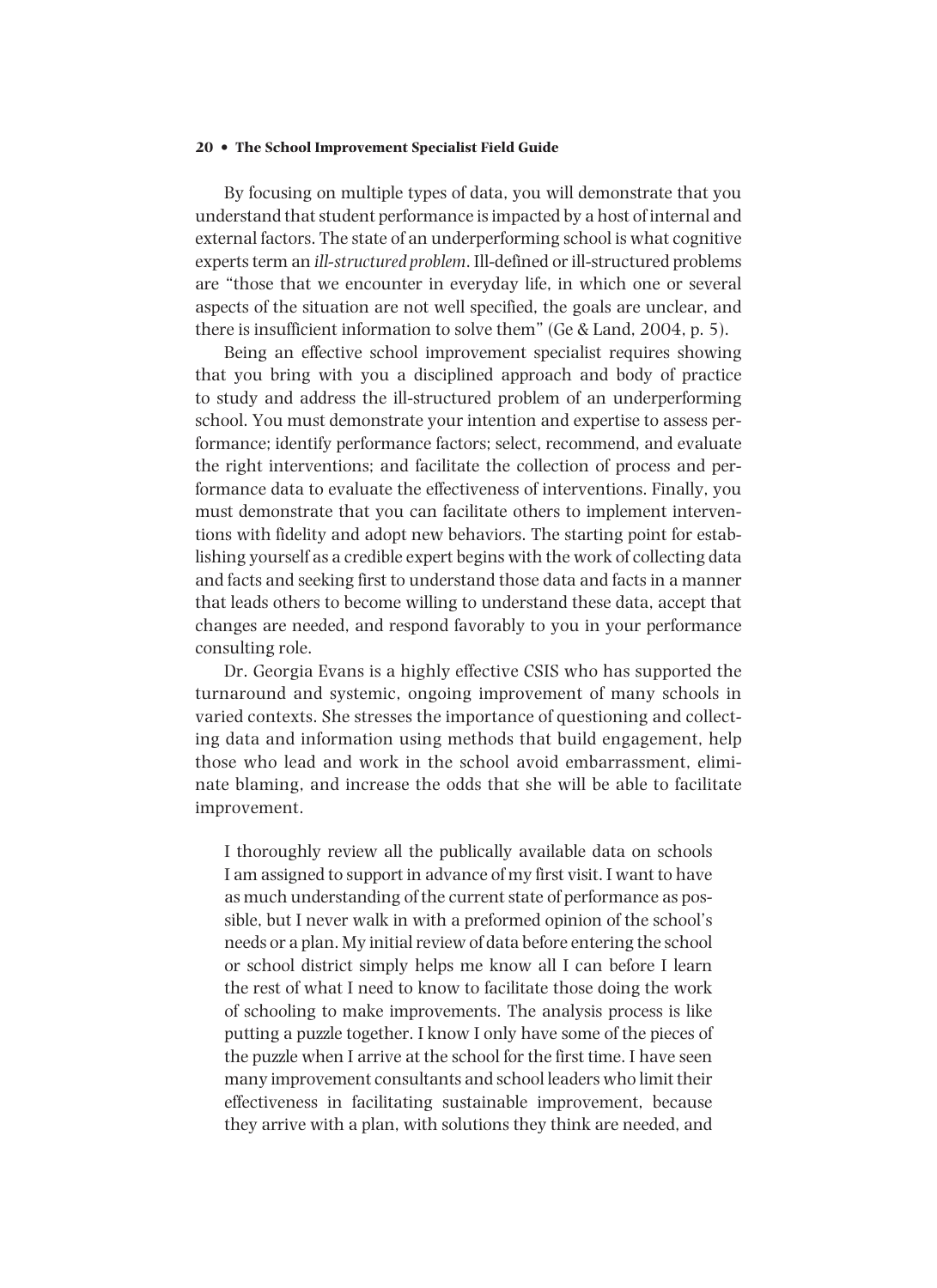with strong opinions. Doing this role well requires paying close attention to *how* I perform the initial inquiry and study.

 My questioning process helps me find missing pieces of the performance puzzle, which can only be obtained by methodical questioning in an order that respects the leadership, teachers, and all who impact student success. (G. Evans, personal communication, August 10, 2011)

 After her initial independent review of the school's data, Evans uses an interview protocol that follows a structured process as shown in the *Initial Inquiry Worksheet* (Tool 1.2). She typically begins by talking with supervisors of the school, then moves on to the lead principal or headmaster, and gradually connects with the entire leadership team, including assistant principals, instructional coaches, groups of teachers, counselors, and other support staff. She records their answers and uses her initial independent inquiry to compare the perceptions of those she interviews to what she has identified in her preliminary work as strengths, needs, and evidence.

 I ask everyone the same questions—[including] students who are old enough to provide answers—and then compile and analyze their answers. After each interview, I compare their answers to their school improvement initiatives. I want to know if the needs shared with me are the same as those in their school improvement plans and if they are aligned. My goal is to not only understand what they see as strengths and improvement needs, but to let them see that I am both truly interested in their perspectives and committed to validating and corroborating their points of view. Later, I will lead them to dig deeper into the data and evidence, because I will need to help each person and group understand the rationale behind [the] needed changes. (G. Evans, personal communication, August 10, 2011)

 Once you have completed your interviews, you can compile areas of strength and improvement using a *Plus-Delta Chart* , as shown in Tool 1.3.

 Evans next conducts classroom observations and uses checklists to turn her observations into quantitative data, such as the number of classrooms she visited that were using differentiated instruction or the number of teachers who were using instructional practices aligned to the performance or curriculum standards for their teaching content. Evans emphasizes the primacy of improvement specialists' knowledge of the core business of schools, teaching, and learning as a part of their body of expertise: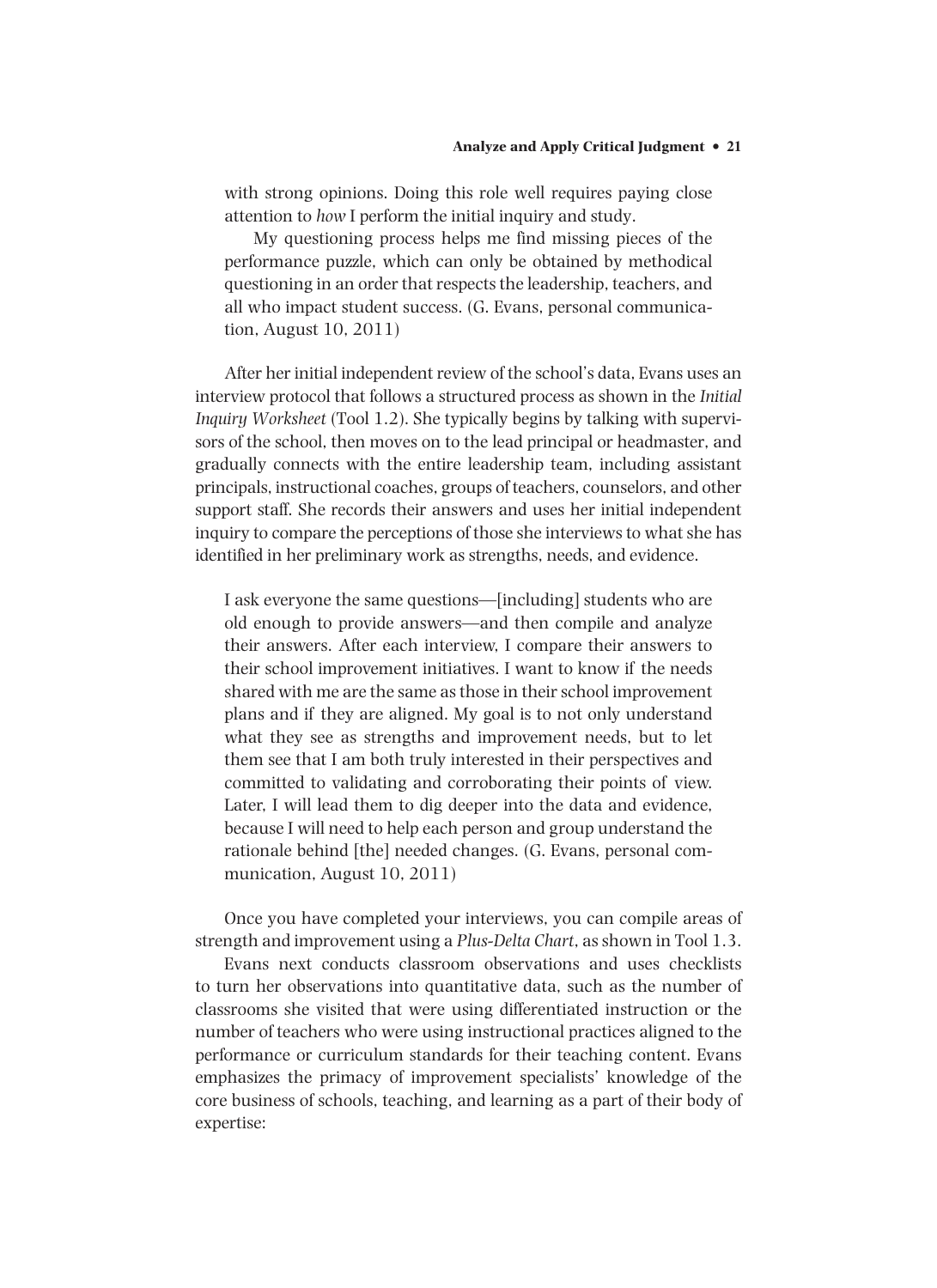# **Tool 1.2** Initial Inquiry Worksheet

**Guidelines:** This worksheet is meant for you to modify to meet your own needs. It can help you discover the group's beliefs about the school and what they are using as evidence to support their beliefs.

Site: \_\_\_\_\_\_\_\_\_\_\_\_\_\_\_\_ Interviewee/Group:

Title/role: \_\_\_\_\_\_\_\_\_\_\_\_\_\_Contact: \_\_\_\_\_\_\_\_\_\_\_\_\_\_

| What do you believe are<br>the strengths of this school<br>(or school district)? | Why do you think these<br>strengths exist? | What data or evidence can<br>you point to that proves<br>that? |
|----------------------------------------------------------------------------------|--------------------------------------------|----------------------------------------------------------------|
| What do you think are the                                                        | Why do you think these                     | What data or evidence can                                      |
| areas in need of improve-                                                        | areas in need of improve-                  | you point to that proves                                       |
| ment that currently exist?                                                       | ment exist?                                | that?                                                          |

# **Tool 1.3** Plus-Delta Chart

**Guidelines:** This is a chart you will want to build on as you continue your work with the school. It is not intended to be a onetime activity, but one that encourages everyone to record their new insights as they continue down the journey of school improvement.

| + 's = Areas of Strength | $\Delta$ 's = Areas of Improvement |  |
|--------------------------|------------------------------------|--|
|                          |                                    |  |
|                          |                                    |  |
|                          |                                    |  |
|                          |                                    |  |
|                          |                                    |  |

 A capable school improvement specialist must have expert knowledge of effective curriculum, instruction, and assessment standards to be able to observe classroom performance and translate what is seen and heard into data that can support the improvement process. (G. Evans, personal communication, August 10, 2011)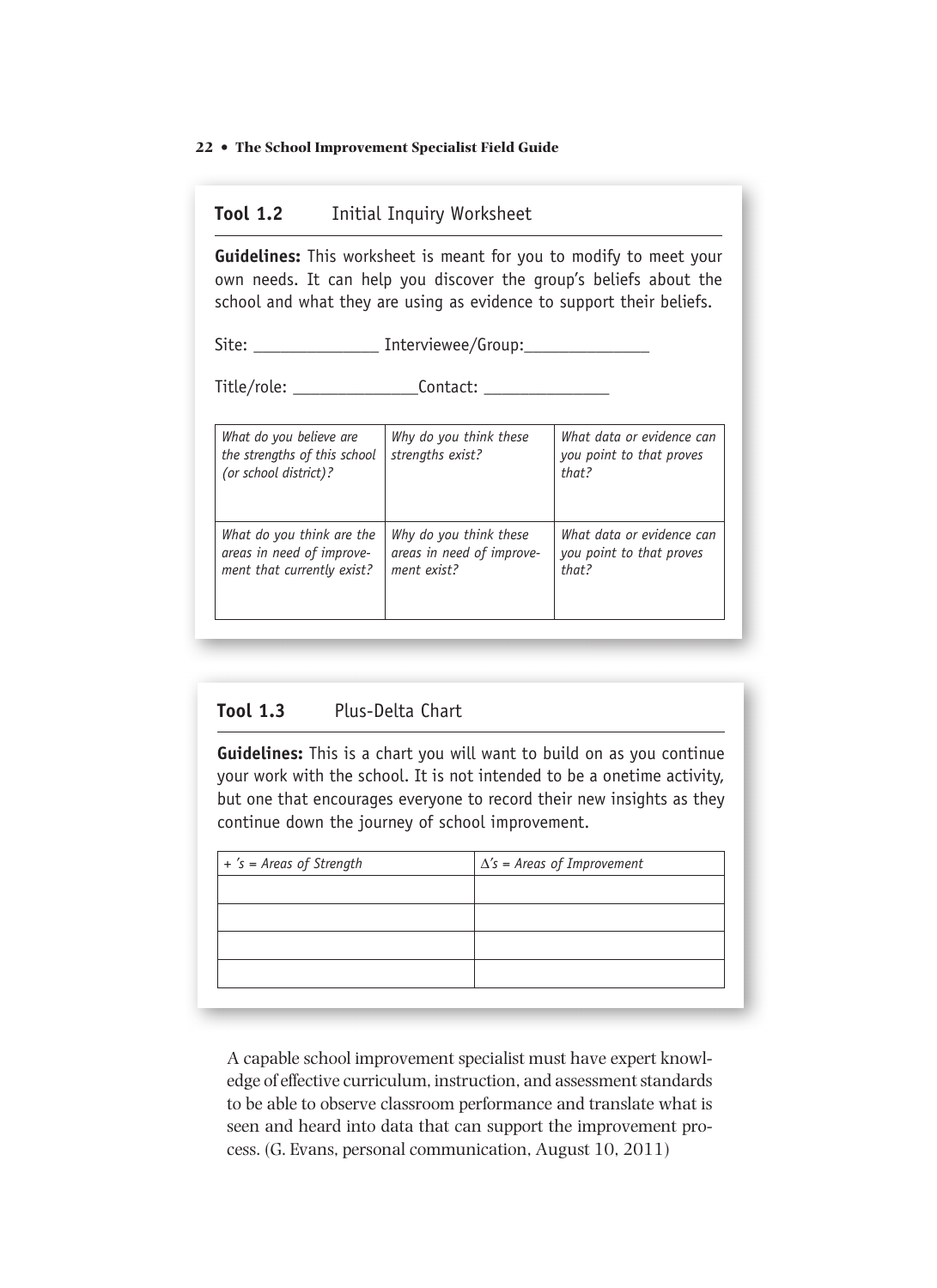#### **Demonstrating Deep Knowledge**

 Evans' belief in the necessity of expert thinking is supported by the second element of Standard 1:

 1.2 Demonstrate deep knowledge of the work of school improvement and transformation and the underlying research and best practices, particularly in improving curriculum, instruction, assessment, and facilitating solutions and breakthroughs.

 This element focuses on your expertise in the core work of schools providing the right curriculum, instruction, and assessment—as well as your expertise in taking a disciplined approach to assessing and guiding the effectiveness of the work performed. Your expertise must include the ability to focus upon factors in the school and its environment that are unrelated to the core work but that impact teaching and learning. Schools are affected by their place within a system of schools and their community as well as what is taking place in the state, the region, the nation, and the world. Your expertise in the delivery of curriculum, instruction, assessment, and student support amid a powerful confluence of changing social, political, economic, demographic, and technological factors is essential.

 The nature of the work of school improvement, driven by the moral imperative to help all students succeed, as well as local, state, and national mandates place you in the best of all and the worst of all situations: You are there to help, guide, coach, and support others as they accept responsibility, change, and improve; and you are there to point out and bring the organization to address what is missing or not working and who is not performing to required and expected levels. Reform mandates may have landed you in the unenviable position of being "from the district office/ state/government/outside and here to help." Persistently underperforming schools have seen folks arrive and depart before and have managed to intentionally or unintentionally resist change.

 In addition to your role as facilitator, aiding and supporting those within the school to understand the gaps and needs and to assume ownership and accountability for results, your role requires proficiency in several expert areas:

- 1. Researcher: Identify, develop, or test data and information and translate its implications for improved performance.
- 2. Guide in Research-Based Practices: Illustrate and assist in understanding and adopting practices with fidelity that have produced improvement in schools with similar contexts and performance factors.
- 3. Compliance Analyst: Identify and document gaps in performance which result in the organization being out of compliance with local, state, provincial, or national laws, rules, and regulations.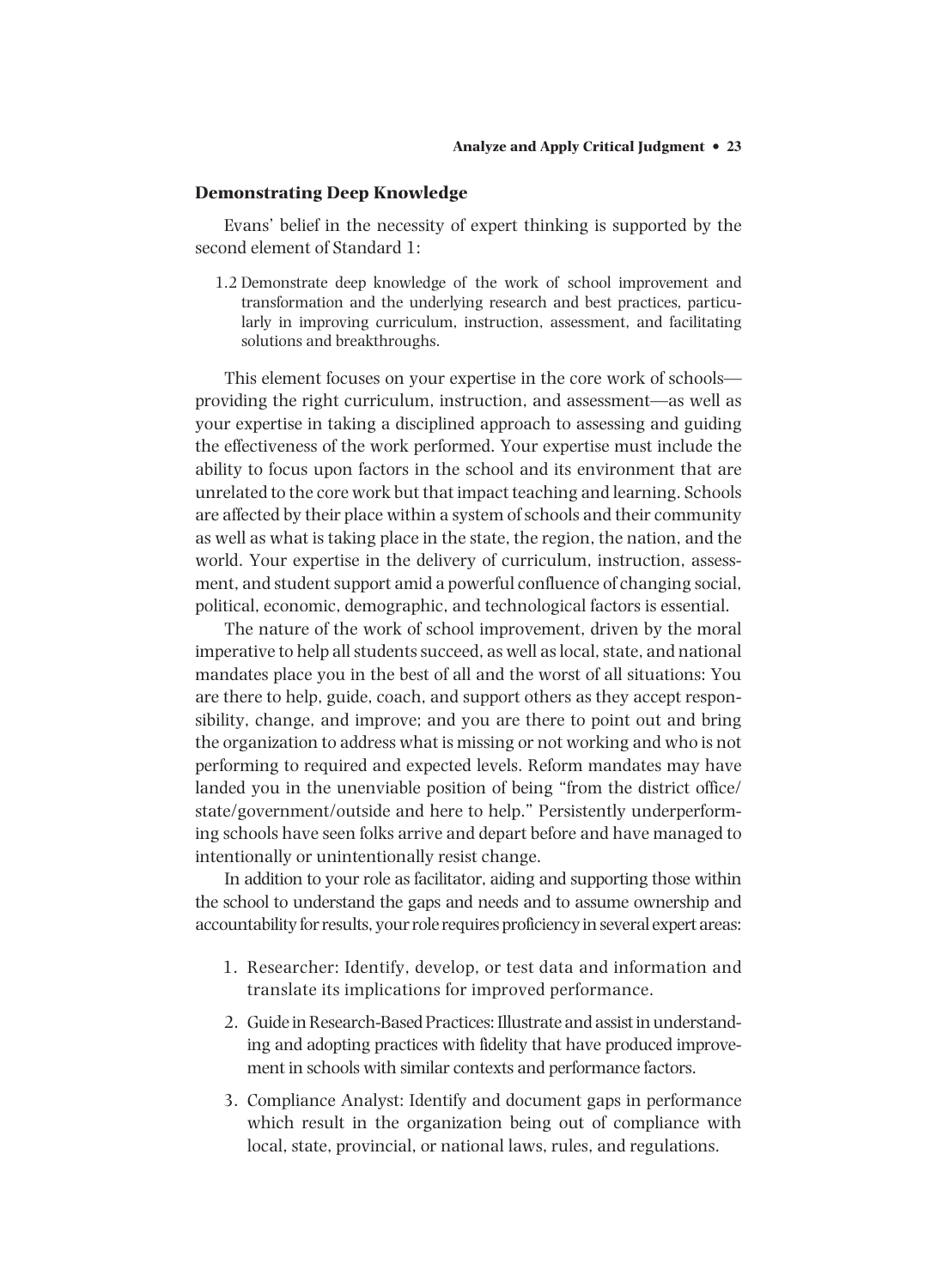- 4. Needs Analyst: Identify ideal and existing performance, conditions, and causes.
- 5. Trainer: Teach those who work in the school to perform their work to the required performance standards and encourage them to develop capability, which will allow them to be successful when you are no longer working with them.
- 6. Subject Matter Expert: Draw on professional knowledge, skills, resources, and expertise.
- 7. Coach: Support on-the-job practices, provide clear performance criteria and feedback on performance, devote time to others' performance needs, focus attention and resources on their behalf, support problem solving and other skills necessary for others to achieve optimal performance.

 Becoming an effective school improvement specialist requires fluency in the multiple roles that establish your expertise and opens others' minds to valuing your points of view and practices. Most important, to establish expert value in the minds of others, they must perceive you as contributing value that they cannot produce on their own. If they believe they already know what you know, can do what you do, have access to the same resources as you, and have the time and level of attention to needs and solutions that you bring, they cannot and will not value your contributions as an expert, facilitator, or consultant. Being recognized as a valued, credible expert means establishing a gap in their perception between what they bring to the table and what you can bring, so they feel they need your help and are willing to go with you on the journey of improvement. In later chapters, we will explore other methods for building credibility, in addition to establishing value as a school improvement expert and effective performance consultant.

 Dr. Evans points to the need for teachers and administrators to see that as an observer and facilitator of performance, you have the same or a deeper knowledge of the system of teaching and learning and are not guided by a narrow research base.

 I have learned that it is essential to know the research concerning teaching and learning, but I know I must be careful how I reference research. During teachers' preparation, they may have encountered professors who focus deeply on a single area of research, and the teachers may perceive those professors as biased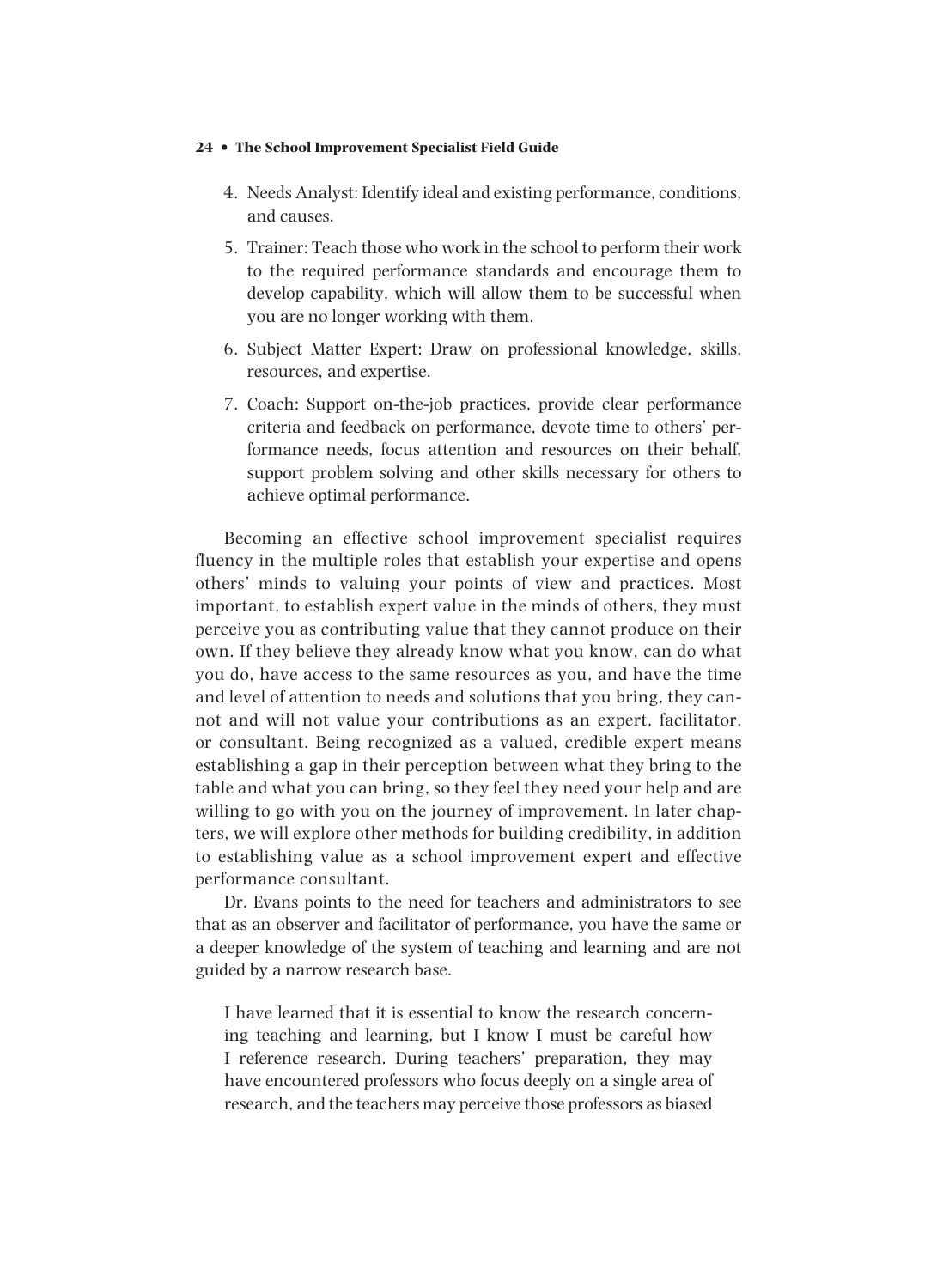by their narrow academic focus, causing teachers to question the value of academic research in the complex real world of schools. I usually don't talk about research-based best practices until after my initial data collection from classroom observations so that practice and academic research are informing both our discovery and interpretation.

 I am careful to always leave at least a brief thank you note on the door of every teacher I observe and note at least one good research-based practice I saw. I want them to know that I know what good instruction looks like and that I am seeking to learn and understand, not to tell them what they are doing wrong or should do. I work to identify the capacity and capability of every adult in the school, and later, I use this information as I facilitate groups working together, drawing on each individual's strengths. This is part of the "gathering of the puzzle pieces," and I know [at this point] it is too soon to make recommendations.

 I let my knowledge of research and my experience inform my inquiry at the initial stages. Next, I use it to inform my critical judgment about what to present to the group to bring the school team along with me on the improvement journey. (G. Evans, personal communication, August 10, 2011)

## **Presenting Evidence That Supports Conclusions**

 The last element of Standard 1 focuses on the way that you communicate what you and others have discovered so that the expertise you bring to bear is valued, your intentions are viewed as honorable and trustworthy, and you are established as an effective guide toward what is needed, possible, and required.

 1.3 Present evidence so that conclusions and solutions are supported and so that others have a clear model to follow.

 You have choices about how you present the data and your findings so others will accept your intentions and ask for your help. Whatever approach you choose, you want others to recognize the implications, ask better questions than they would have without data to inform their inquiry, and be willing to discuss potential actions that will improve student and school performance. For example, when presenting the data, consider commenting aloud what questions the data raised for you,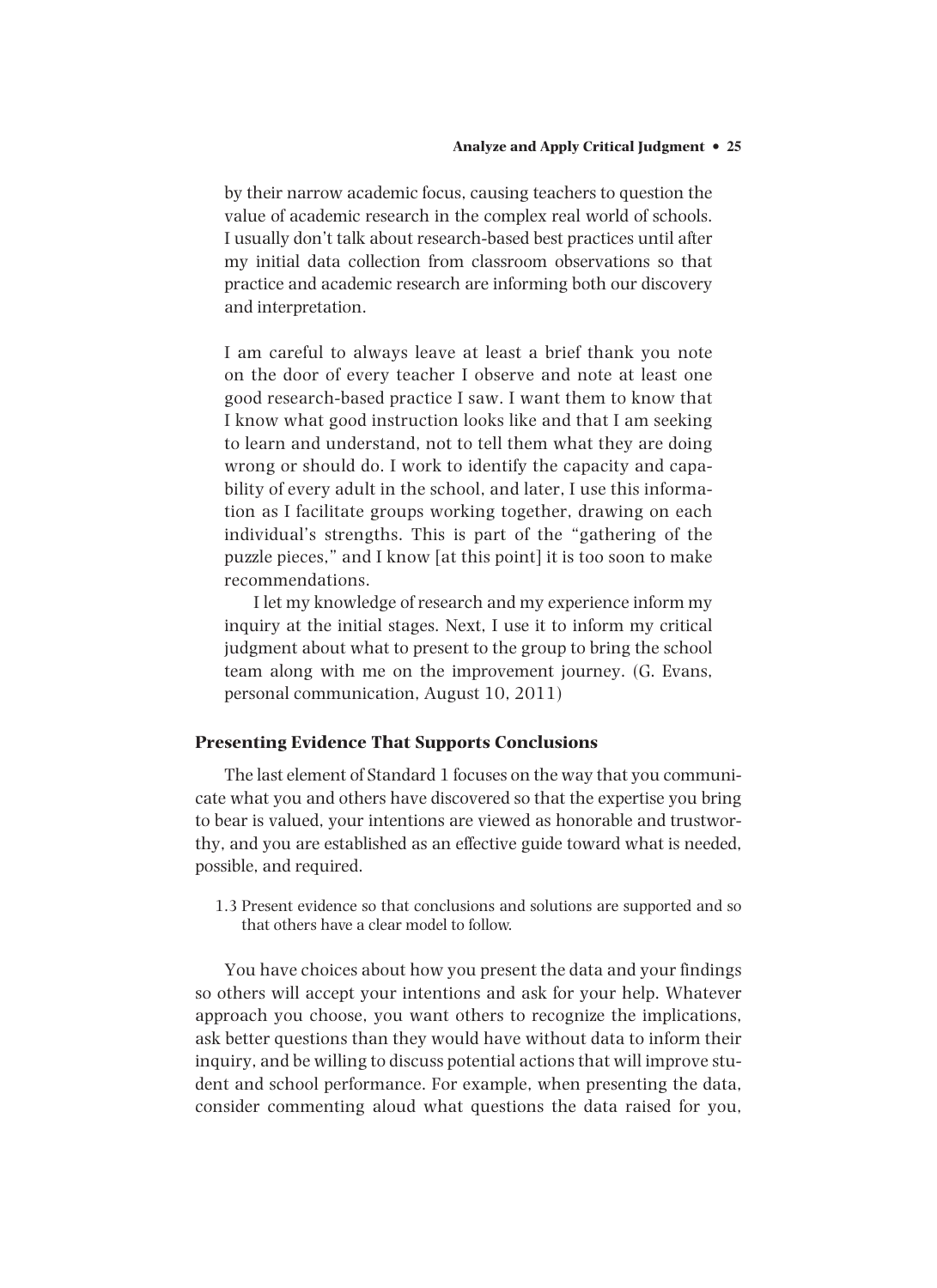how the data made you wonder about what the contributing factors were, and what data might corroborate your initial suspicions.

 Evans follows a protocol for presenting what she has found that helps her to demonstrate her willingness to listen and understand while guiding the focus toward improvement needs that her audience will later agree to own. She stresses making sure the principal or headmaster has the first opportunity to review the findings and has a choice to review it first or to engage others:

 I begin with the principal or headmaster by saying, "I have collected some data and have some observations. I would like to share them with you and anyone else you would like in the first conversation. I will eventually need to share this with all the school team and your supervisor, but I want to meet with everyone on a schedule that you choose between now and our deadline for the initial inquiry phase. If you are ready to begin that process, how would you like to proceed?" (G. Evans, personal communication, August 10, 2011)

 By giving school leaders a choice regarding who first reviews the initial findings, you help the leader trust your intentions and you position the leader as a part of the team working on the improvement, which you are assigned to facilitate. If you are required to share the findings first with his or her supervisor, make sure the principal or headmaster knows this is not within your control and that you are committed to his or her success. Stress that school improvement is owned by a school team and its supervisors and support staff, not just the school's leader or leadership team.

 The presentation of evidence and data need not be complex; however, sometimes data are best presented formally, as in a report or through graphics. Other times, data are best presented informally or offered in a spontaneous fashion, for example, by putting them on a white board or flipchart paper. In both cases, data have more meaning if they are combined with corroborating data. Where possible, put data in sequence to show a trend. Support the data with other information that illustrates changes or other dynamics.

 Your goals at the beginning of a school improvement initiative are to create understanding for both yourself and the school team and supervisors and to create engagement that will support needed changes. Later, you will dig deeper to find root causes and, eventually, solutions. How you present the data and engage the client initially is critical to gaining trust, demonstrating your good intentions, and helping others believe you can help them "get there" and be successful.

 Your data presentation must reinforce the points you need to make and convince the client of the benefit of working toward improvement.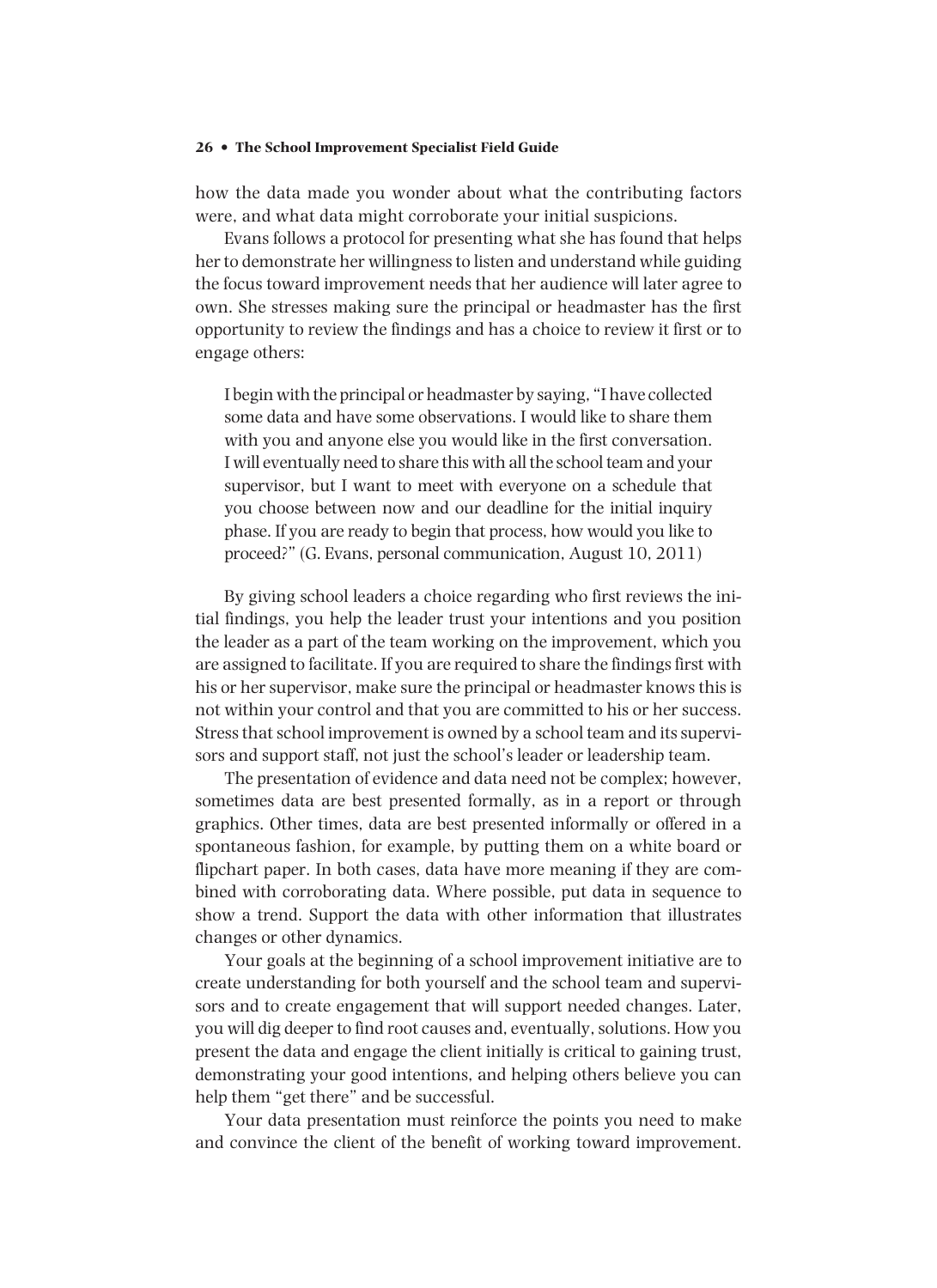Most important, you must help others see that change will happen and that they will be part of the success story.

 Because your goal is engagement, presenting initial data is only a prelude to the actual collection of data and information that can point to possible solutions. Those who work in the school must be engaged in the study of data and must learn how to access and use data to achieve and sustain improvement. Handing teachers and administrators their data and analyzing it for them is not as likely to engage them in improvement efforts as giving them enough data to challenge their assumptions and convince them to dig deeper.

 Teachers and school administrators, like all adult workers, must understand the rationale behind what they are expected to do and achieve. As you are presenting your findings, build a case for why things must change and improve by helping your audiences see the gap between what is and what can be and between what they think the current levels of performance are and what they actually are.

 Evans describes a simple tool, the *Assumptions Worksheet* in Tool 1.4, which she uses during and after her presentation of findings to achieve agreement in the need to change.

 I post a large sheet of paper that has a grid showing the highest scores, state average scores, and lowest scores. Next, I set out self-stick notes or colored stickers and ask them to individually mark on the paper their answers to the question, "Where do you think our school *could be* in comparison to the state average—below, at, or above?" If I think it will help, I will sometimes show how the school or district demographics compare with the state's demographics; for example, I might say, "Our school population is 23 percent Hispanic compared to 26 percent of the state population. The meet and exceed percents for our Hispanic/Latino students in 4th grade math is 57 percent compared to 78 percent of Hispanic students at the state level."

 Once we have completed the marked sheet, we use it to discuss their expectations as compared with what the data say about the school's actual position. For example, if the school is below the state in math performance and they believe it should be above the state, then it is easier for them to agree something needs to change.

 The rationale I use is that educators want their students to do well relative to their peers in other places. So far, I have never seen any group of educators go through this exercise and agree they do not want their students to exceed the average. I know that our goal is to help every student succeed at high levels, so the exercise is not about setting an exact performance target but about agreeing that improvement is needed and that we want our students to be the best.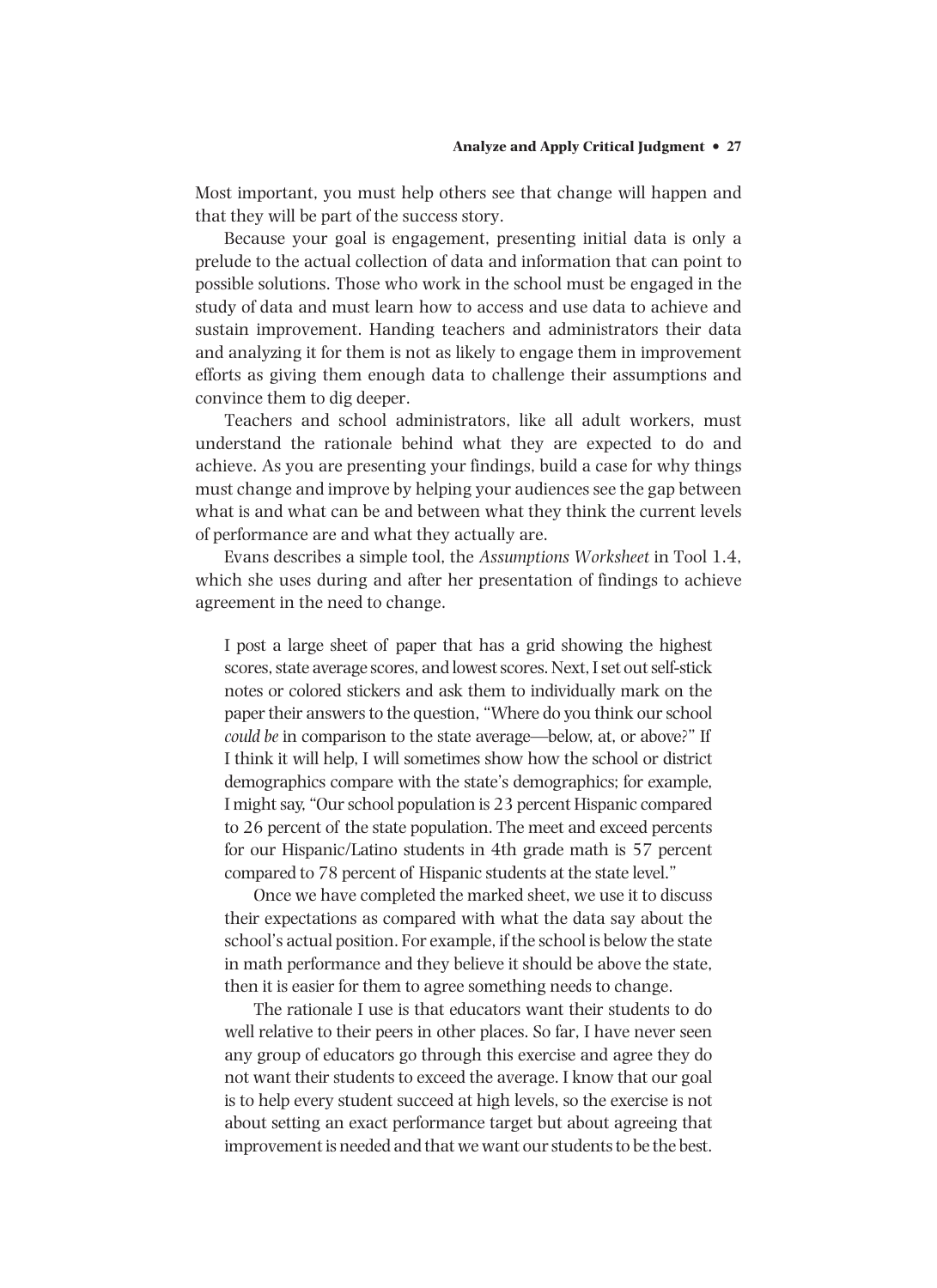This challenges apathy, excuses, and the status quo. Even in areas where students exceed the state average, I ask, "Do you want your students to do better than they are doing and if so, how well?" Later we can investigate why students are performing as they are, using data and evidence. My goal is to get everyone in agreement that change and improvement are needed and to influence them to let me facilitate them through the change and improvement process. I also use this process to compare student graduation, college enrollment rates, and performance on national tests such as the SAT and ACT. (G. Evans, personal communication, August 10, 2011)

# **Tool 1.4** Assumptions Worksheet

**Guidelines:** This tool is designed to help you elicit the group's assumptions about the school in terms of how it compares to other schools in the district, state, or nation. You may edit this worksheet to reflect the entities against which you are comparing your school.

Consider where you think your school/district should be in comparison to the state. Place a mark on the chart indicating where you would place your school/district.

Highest Scores in State

State Average on \_\_\_\_\_\_\_\_ (whatever test or performance data you are analyzing)

Lowest Scores in State

Reflection questions:

- 1. Based on the group's response to the chart, what observations can we make?
- 2. How can this information help guide our discussion of test data?
- 3. How do you think the rest of the school would respond to this same exercise?

 Another useful tool, the *Demographic Comparison Chart* (as shown in Tool 1.5), helps you prepare to guide the group to come to their own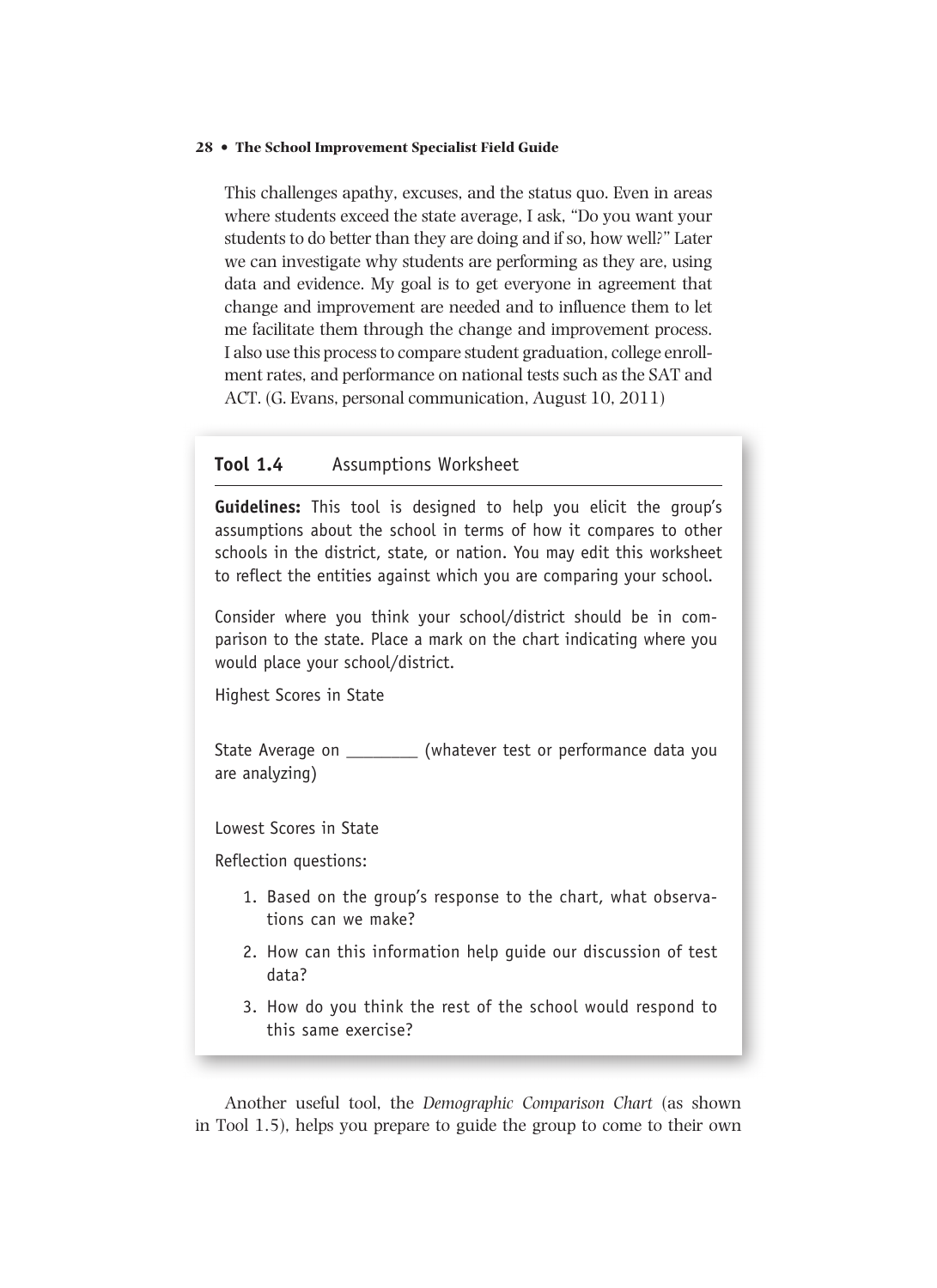conclusions about the need for change and improvement. Adapt this chart to reflect the student subgroups within the school or schools you are supporting.

## **Tool 1.5** Demographic Comparison Chart

**Guidelines:** Use or edit this tool to reflect the demographic factors relevant to your school to help the group find out how their school's performance compares to other schools.

Review the demographic data below.

- 1. What is the performance of each subgroup?
- 2. Where do you think we should be?
- 3. How can understanding our demographics guide us in our efforts to improve our overall performance?

| <b>Demographics</b>                         | Our School | <b>State Averages</b> |
|---------------------------------------------|------------|-----------------------|
| White                                       |            |                       |
| African American                            |            |                       |
| Hispanic/Latino                             |            |                       |
| Native American                             |            |                       |
| Asian/Pacific Islander                      |            |                       |
| Multiracial/Other                           |            |                       |
| Students with Disabilities                  |            |                       |
| English Language Learners                   |            |                       |
| Gifted                                      |            |                       |
| Free- and Reduced-Lunch<br><b>Qualified</b> |            |                       |

Similarly, the *Performance Comparison Chart*, shown in Tool 1.6, can be used to illustrate the school's performance in academic areas as compared to the state or other standards. Use the chart to both communicate what the data say and what others believe is possible. Your goal is to get commitment to change, not to assign blame.

 While Standard 1 represents the work that is performed at the initial stages of inquiry in a school improvement initiative, the work is iterative and recursive in nature. The performance consultant leading school improvement uses the three elements of Standard 1 throughout the improvement cycle to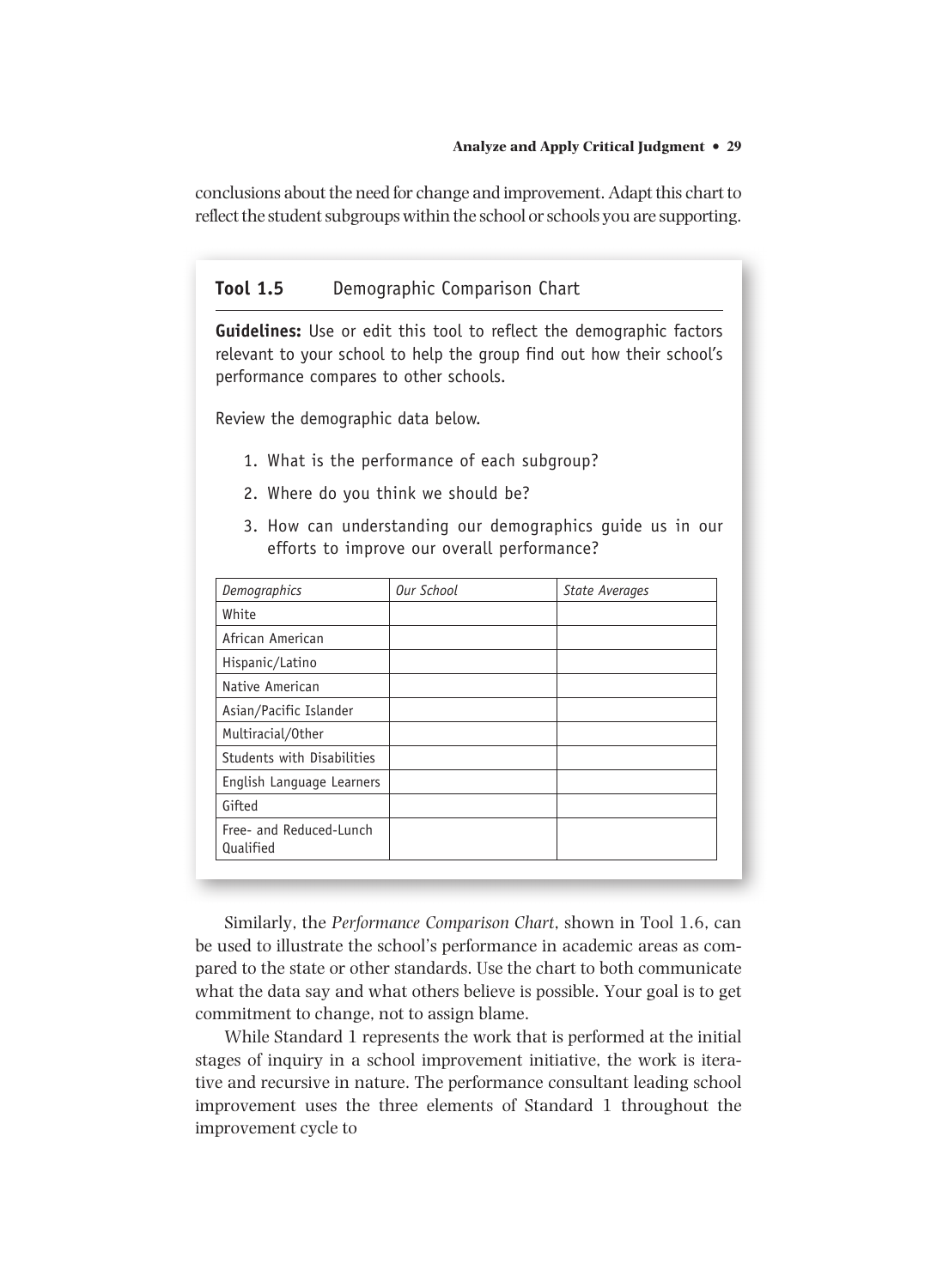# **Tool 1.6** Performance Comparison Chart

**Guidelines:** Use or edit this tool to compare a specific school's performance by subject area to the state's averages.

| Subject and Grade Level   | Our School | <b>State Averages</b> |
|---------------------------|------------|-----------------------|
| English and Language Arts |            |                       |
| Math                      |            |                       |
| Science                   |            |                       |
| Social Studies            |            |                       |
|                           |            |                       |

- facilitate the collection and study of data so that the right conclusions can be reached to inform judgments and decisions.
- create awareness and knowledge of the gap between current performance and the expected results so that the right suites of solutions can be designed later.
- ensure that people are willing to plan and make needed changes and improvements as well as own the outcomes and results.

## **AN EXAMPLE OF AN EFFECTIVE APPLICATION OF STANDARD 1**

Sally Torrez was assigned to improve the reading performance of students in Grades 7 and 8. She studied the annual test results to determine disaggregated groups of students' current level of performance and their results on interim reading assessments. She observed teachers during their reading instruction and during instruction in other content areas, such as earth science, to see how teachers are teaching reading across the curriculum of the school. She met with the principal to determine what he thinks is working in reading instruction and what could be better. She asked for evidence to support his opinions. She recorded the responses and repeated the interview process with the entire school leadership team, including the instructional coaches who were assigned to develop teachers' teaching skills and groups of teachers by grade level. She compared the responses to the school improvement plan's areas of focus. She reviewed the professional learning records and professional degrees of each teacher (relative to teaching reading). She developed a set of data to represent her findings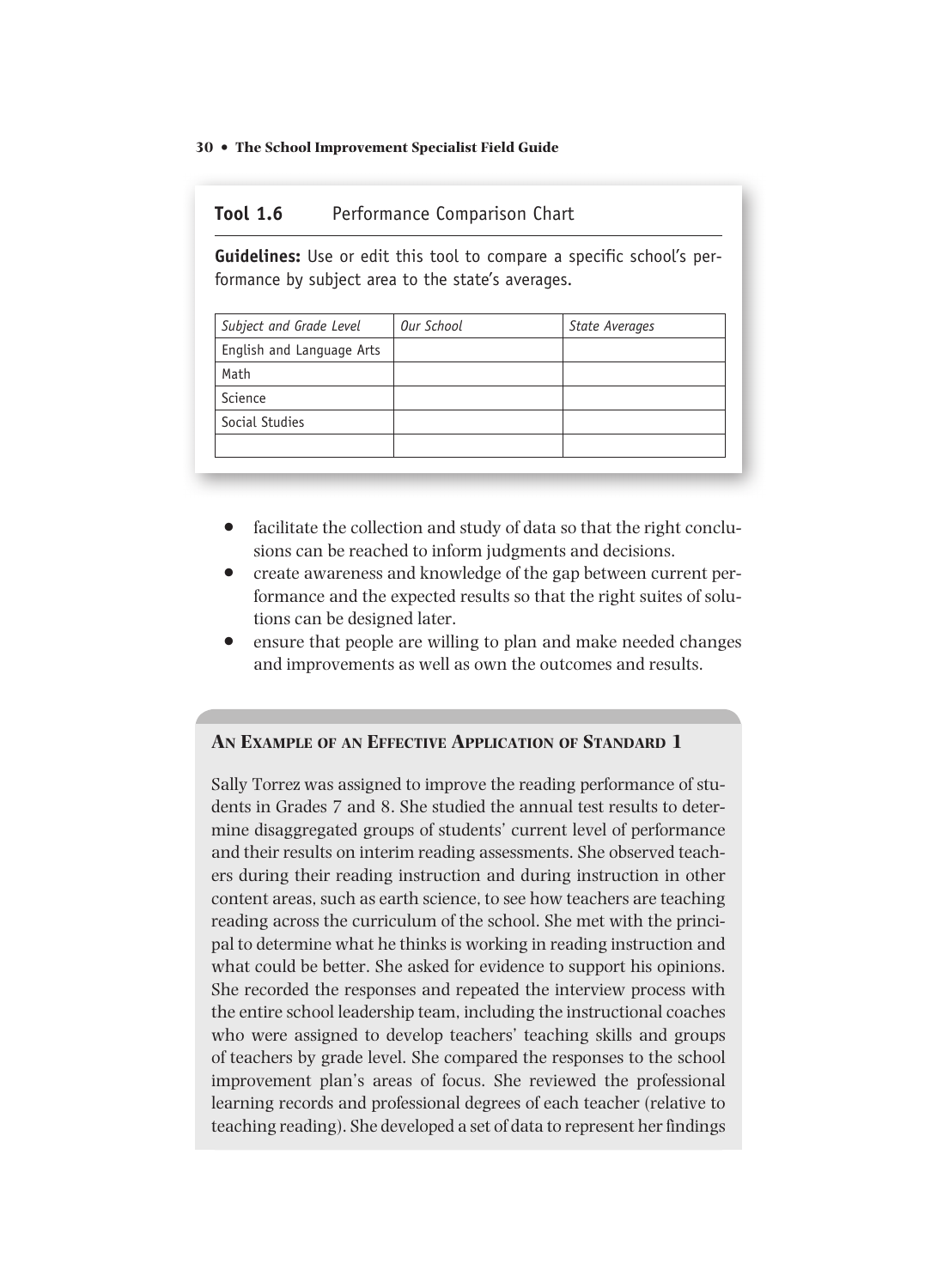and observations. Torrez had some hunches about what was happening in the school and how to improve reading, but she decided to let the data tell the story so that those she interviewed and others in the school could first see the self-identified gaps in performance and could agree that the data and observations were valid before beginning to diagnose why the gaps existed or how to close them.

During her inquiry, Torrez studied the Lexile scores of students on reading tests after the first two weeks of school. Since Lexile scores provide a common scale for measuring text difficulty and student reading ability, she knew that reviewing students' data was critical to helping both the teachers who were teaching reading and those teaching other content to inform instructional strategies. She knew that reading must be taught in every classroom and that research pointed to specific interventions that needed to be in place to support reading across the curriculum as well as processes that teachers and instructional coaches could use to determine how well the methods they are trying to help students learn to read well is working. However, her observations led her to believe that teachers in content areas outside language arts were not using the research-based practices that could ensure students were reading at or above the Lexile levels for the texts and supplemental materials used in their classrooms. She also observed that all teachers where not effectively studying whether the interventions they were using with struggling readers were working on a student-by-student basis. However, in each classroom she observed, she both thanked the teacher for allowing her to observe and pointed out any of the appropriate reading instructional practices she saw.

Torrez thought she knew what it would take to bring adoption of research-based reading interventions to scale in both the targeted reading instruction and general classroom instruction; however, she knew that first she had to help teachers see the difference between how their students were performing in reading and how they could be performing and between how they were teaching and how they could be teaching and how well they were assessing students' responses to reading interventions.

She prepared an activity to conduct with teachers, instructional coaches, and administrators to share the data she had collected and engage them in discerning and rating the existing gaps in student and teacher performance.

After Torrez collected the data and constructed an activity to allow teachers, instructional coaches, and administrators to see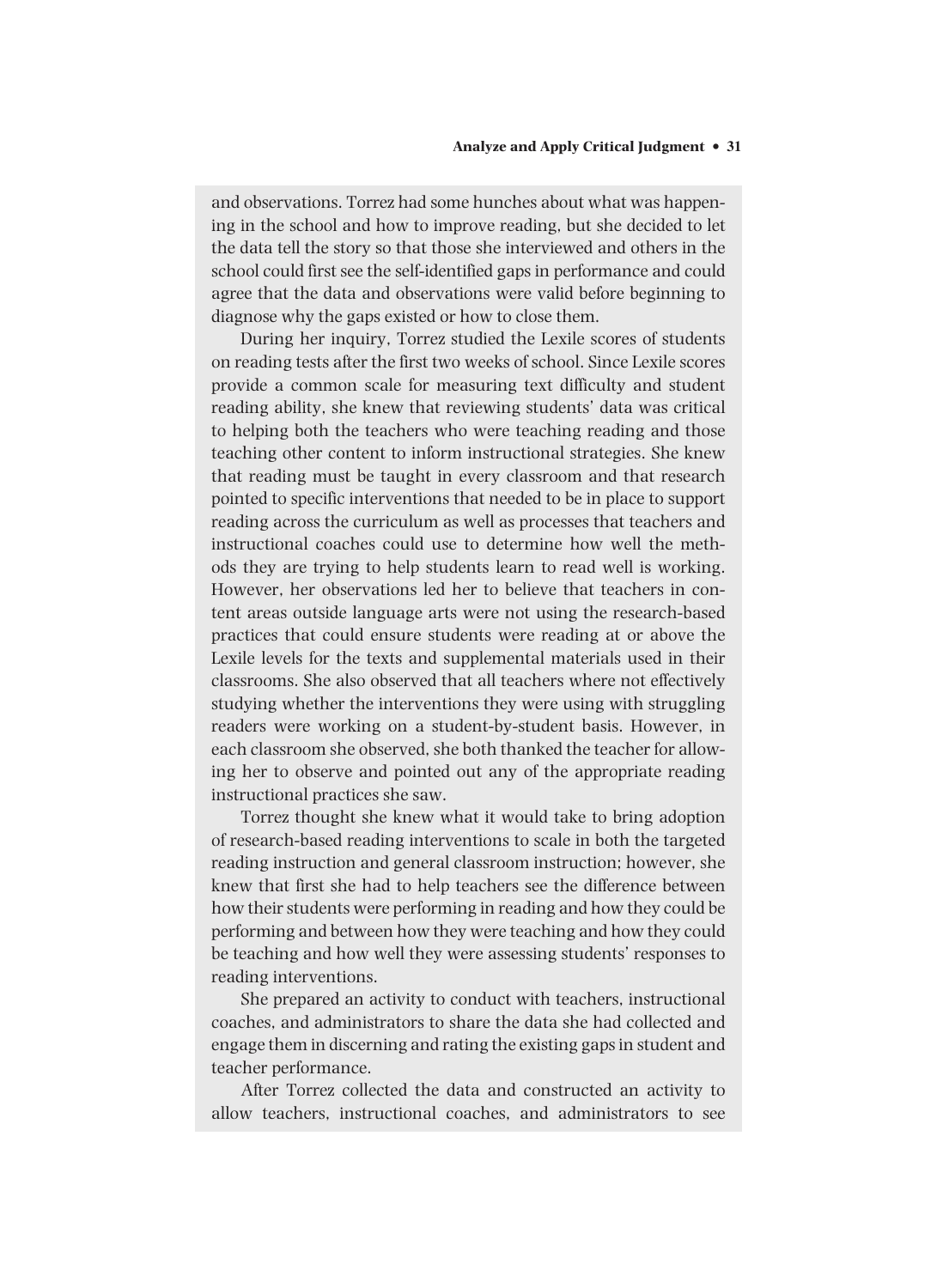the current and desired state of reading performance, she called the school principal. "I have done some inquiry in the 7th and 8th grade students' reading performance as well as the reading teaching practices we are using in reading instruction, including in general classrooms. I have some data to share and some observations I have made. Would you like me to share this with you first or with a group you select before I conduct an activity to share it with all the teachers? How would you like to proceed? I want to make sure I am on target with what I think and what others see is happening before we begin to work together to find some solutions."

The principal asked her to brief him, the leadership team, and the special education director on the data and observations. She opened the meeting by assuring the group that she was committed to making them successful in leading improvement of reading and that she was optimistic that the faculty could improve the reading performance of all students, including those who were struggling. Following her presentation, she said to the group, "These are just initial findings based on study of the data, observations, and interviews. Am I on track? I want to make sure I have your input before I share this with the faculty, and of course, I will be seeking their feedback when I present it. It is critical that, together, we help everyone understand that the whole school and its support systems are responsible and able to improve the reading of all the students here."

#### **AN EXAMPLE OF A LESS EFFECTIVE APPLICATION OF STANDARD 1**

Xavier Richardson was assigned as a performance coach to improve reading in Grades 7 and 8. He was confident that he could improve reading performance, given his experience teaching reading and his broad and deep research of best practices for improving reading. As he studied the annual reading test scores of students and the initial reading assessment in both grades at the start of the year, he saw both groups of students and individual students who were not reading at Lexile levels appropriate to their age and grade level. He developed a detailed spreadsheet of the student data and analyzed it to determine the students who were underperforming, on track, and performing very well in their reading assessments. Next, he developed a plan for improving their reading performance and asked the principal to allow him to present it at the next faculty meeting.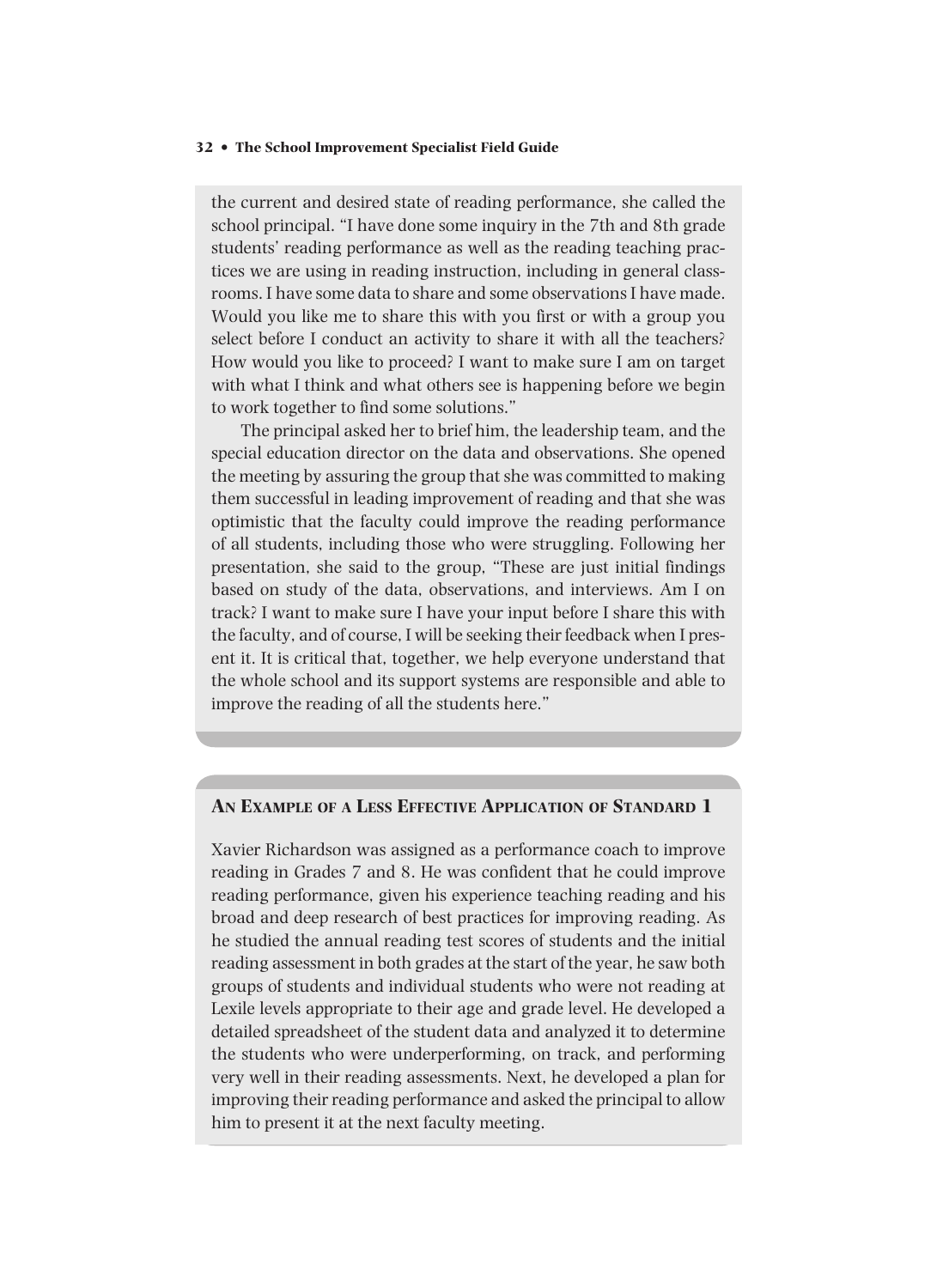After Richardson presented the data at the faculty meeting, he said to the group, "I have been fortunate to have been working for several years in teaching and researching practices in improving students' reading performance. Clearly, this school has room for improvement, and I have some practices that I will be helping you adopt to improve students' reading performance. I am now going to review those practices with you so that you will know what the best practices are and what I will be looking for in your classrooms and as you work together. For those of you who teach in content areas that typically do not teach students to read or improve reading, I can show you how to fix this so that all students read at high levels." Richardson then gave a presentation on the practices research had found to be most effective in improving reading. At the conclusion, he said, "I hope all of you now know what I will be looking for as I observe your classrooms over the next couple of weeks. Now I am going to give each of you a schedule for when I will be observing your classroom, and I will write a prescription for each of you concerning practices you should adopt, based on what research says. Do you have any questions?"

Following his observation in each classroom, Richardson developed a set of recommendations for each grade level of what needed to be done to improve reading at each grade level and presented it to the principal along with recommendations to adopt a reading program that he knew was grounded in research-based reading improvement practices. He volunteered to help the principal assist teachers in the adoption of the program and to introduce it along with a summary of the gaps he found in teaching performance at the next faculty meeting.

## **REFLECTION**

- 1. Compare and contrast what Torrez and Richardson did in their improvement efforts.
- 2. What did Torrez do that made a positive difference?
- 3. In your opinion, what could prevent Richardson from making progress with the school team?
- 4. What in this chapter will be useful to you in your practice of facilitating improvement?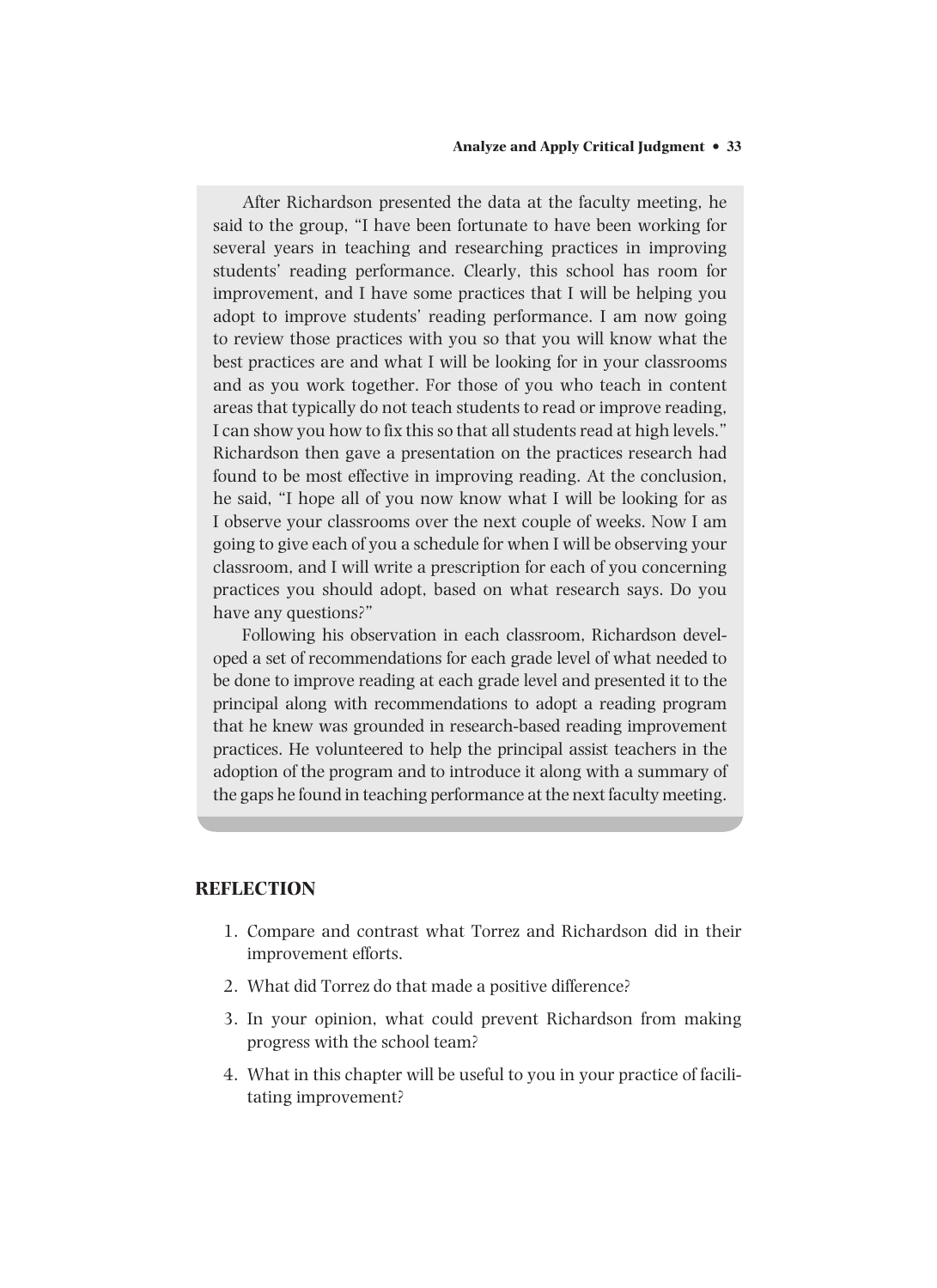# **POWER POINTS**

 Each chapter will include tips, techniques, and guidelines about how to gain and sustain your fluency in facilitating school improvement and help schools transform to meet 21st-century demands. Here are some points based on this chapter:

- Make it a habit to check out the latest research about the factors that support or impede performance, why certain interventions are effective, and what has to be in place for them to be effective. To find useful data, periodically visit the websites of the latest publications and do searches for new ideas and findings that will reinforce your position as an expert. As you begin this work, remember that not everyone values data the same way. Some people make it a point to discount the evidence because it does not support their ideas about what the problem is or their recommended solution. Remember that data without analyses rarely support valid conclusions. Also remember that even though qualitative data measure opinions, they are still valid if there are corroborating data. Opinions matter. All data are just points in time; by themselves, they do not predict or support conclusions.
- Sometimes people may be overwhelmed and need time to digest the initial findings and observations or they may miss arriving at the conclusions that certain changes are needed. If you sense they are not realizing the implications of the findings or are reticent to commit to needed changes, you may say, "It looks like you need some time to study and think about this." Let them know you will be back in touch by a specific date. If you have committed to report to their supervisor, let them know that you must do this and that you would like to have some conclusions agreed upon as soon as possible so that next steps can be planned, and you can report this progress.
- Coming in as a know-it-all or touting your expertise can trigger defensiveness in the people you are assigned to help. It is important to communicate through what you say and do that you are there to listen to and truly hear what they think and feel.
- Go in prepared. Analyze the available performance data in advance, but do not say, "I have seen your data."
- Smile; reinforce that you are there to learn and understand and are not playing "got you" or seeking to place blame.